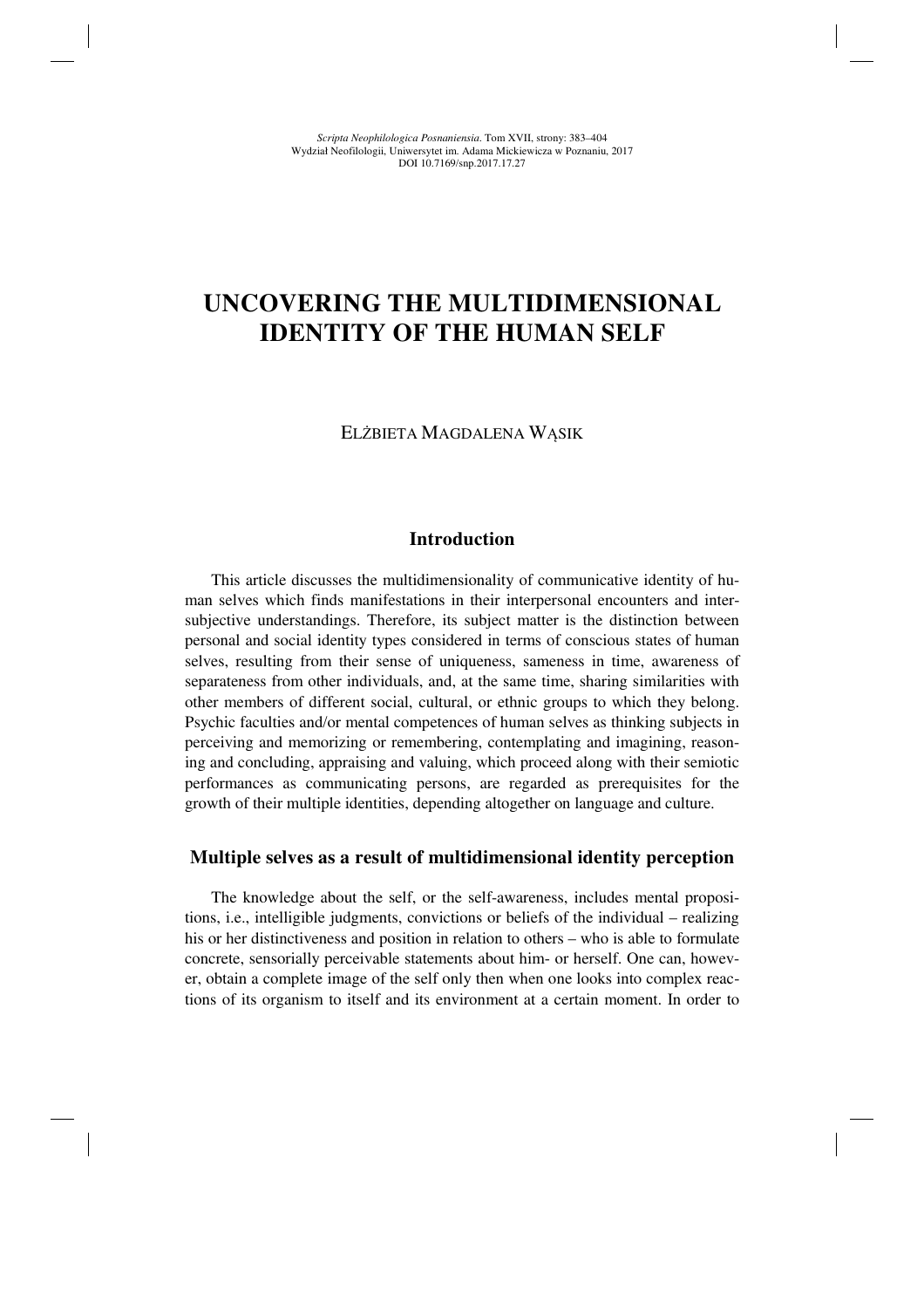understand the human individual, one has to study his or her involvement in the actual communicative situation. For this purpose, worth considering is the theoretical contribution of Joseph Samuel Bois (*The Art of Awareness* 18–23), who proposed a phenomenological approach to the nature of man, having been earlier developed by Alfred Korzybski, an American scholar of Polish origin, in his book *Science and Sanity*. What constituted a novelty in comparison to the traditional definition of man as a rational animal was Korzybski's interdisciplinary outlook on the psychobiological complexity of human beings. Pursuant to Korzybski's and Bois' depiction of man as the so-called semantic reactor, the human organism as a whole continuously responds to stimuli of all kind. Therefore, man, reconstituted later by Joseph A. DeVito (*The Interpersonal Communication Book* 63–79) as the human self within the framework of communication theory, has to be seen as a set of psychosomatic activities of four kinds, such as (1) electrochemical activities, (2) self-moving activities, (3) feeling activities, and (4) thinking activities, involving symbolization. Constituting a complex and integrated living system, it consists of the closely related intraorganismic and extraorganismic activities in question, understood as its semantic reactions to the inside and outside world, and, as such, should be investigated and described.

Assuming that the identity of man is the product of his self-consciousness, it is right, in agreement with Korzybski's viewpoint, to approach the self in terms of the semantic reactor, that is, the activities which together make a person. In fact, they jointly create the man's conception of himself in relation to the others, while determining his subjective emotional experiences, sense of individuality, self-image and self-esteem. As it results from Korzybski's and Bois' reasoning, self-perception and self-identity of the individual are environmentally conditioned. However, the self exerts also impacts on his or her environment having physical, social, psychic and cultural dimensions. The self, as the initiator and responder, operates in a place or situation of social life, in a friendly or hostile atmosphere, in the face of prevailing value systems, codes of behaviors, and in relation to time. Its functioning is significantly influenced by its past experiences and the future that it anticipates. Being a product of its past and imagined, planned future, the self is continuously in the state of becoming; it constantly develops from its experiences and expectations as

a unique being. Accordingly, at least seven aspects of the self, important for its sense of identity, can be concluded on the basis of its depiction as the semantic reactor, that is, its physical, emotional, social, cultural, present, past, and future aspects.

For the purposes of the theory of communication, Larry Barker (*Communication* 109–133, cf. especially 111) points out that the individual usually discovers many of his or her selves, sometimes contradictory, conflicting, and/or competing that result from its miscellaneous experiences gathered in different times and situations. The self as a subject is responsible for the unity of its mental states that result from its experiences gained from the first-person perspective, and may radically differ from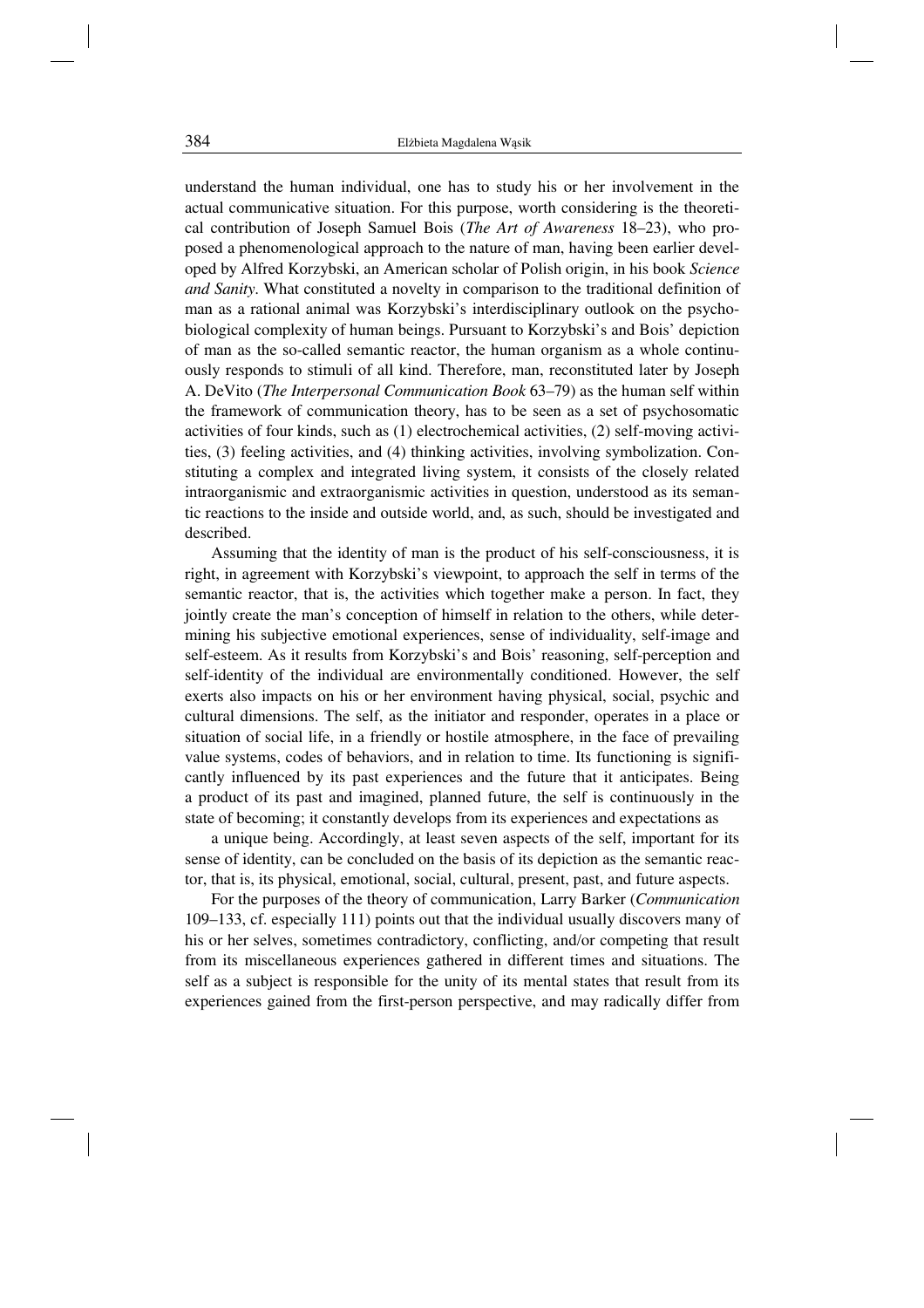one another. In agreeing with the depictions of the self as presented by Barker, it is right to distinguish such its dimensions, as (1) experiencing of singularity and individuality of its own body as an object localized in space and time, (2) experiencing of oneself in relation to others and through the eyes of others, i.e., under the influence of the picture of self that it assumes that others have of it, (3) experiencing of its own ever-changing drives and needs as well as feelings and emotions, (4) experiencing of its own thoughts and reflections in the form of internal, verbally conducted monologs that refer to events taking place in its individual life, (5) experiencing of the dynamics of its own action, performed, on the one hand, in accordance with repeating patterns, but, on the other, determined by the specificity and changeability of the (social) situations, (6) experiencing of its own public self – being the result of self-presentation and the opposite of the private self as not known to others – that is, of such an image of self that is single-handedly and deliberately projected by itself to others, (7) the sense of durability and stability of its own corporeal and spiritual existence over time, closely related to memory, especially its ability to recall its own emotional, volitional and cognitive experiences (and states), as (8) continuity of the own past and present selves, and (9) tensions (conflicted states of the ego) between the present (current) and future selves. In view of the multidimensionality of the individual and social selves, researchers of human communication focusing on human individuals face the challenge of coping with the issues of stability of their identities experienced in spite of the changeability of the states of their ego in changeable contexts and situations.

# **Identification in the development of signifying and communicating behavior of man**

Identity as a topic of anthropological studies, dealing with the emergence of language as a species-specific property of mankind, was discussed in the light of the evolution of human abilities to communicate with use of verbal symbols. In the view of anthropologists (whose articles are included in the *Handbook of Human Symbolic Evolution*, edited by Andrew Lock and Charles R. Peters), the use of verbal signs, in the same way as nonverbal signs, is for interpersonal communicators something more than to signify objects from the environment. In truth, labelling objects, including oneself, amounts to the identification of them according to some of their categorical properties. While alluding to Leonard Rolfe ("Theoretical Stages in the Prehistory of Grammar" 779–784), the argument has to be provided for supporting the hypothesis of the emergence of (proto)language along with the development of social relationships. As Rolfe maintained, appropriate means of expression, preserved, *inter alia*, in grammatical patterns, must have been elaborated on different stages of evolution, that is, in the course of evolving the dialogic system of communication.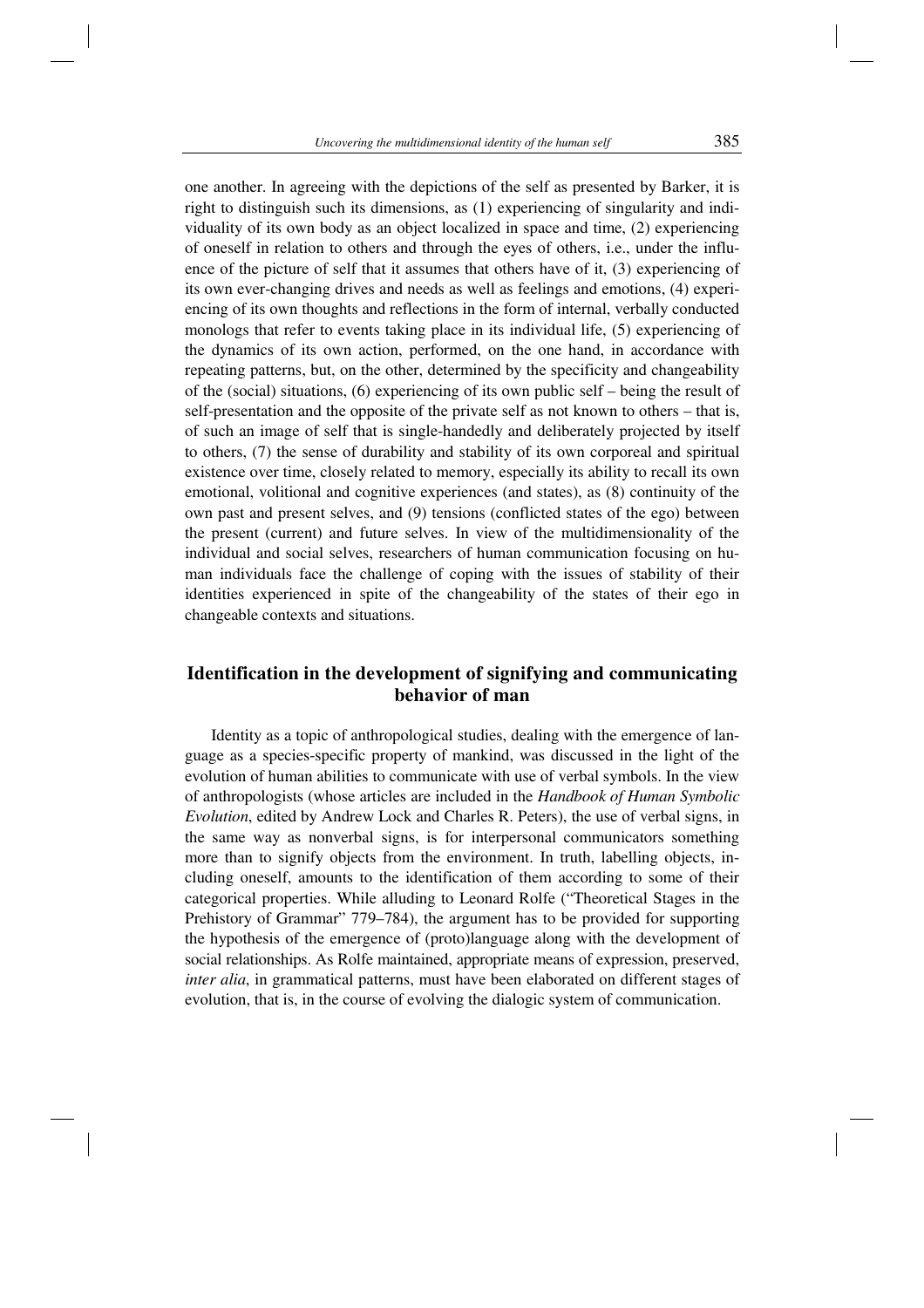In his argumentation pertaining to identification acts through giving names, Rolfe has stated that language facilitates thanks to its communicative functions (1) to formulate semantic and pragmatic contents and (2) to voice mental representations and communicative intentions. First of all, getting in touch with members of the own species necessitates a whole range of behaviors, which include the sequence of activities, such as addressing, attending, soliciting, complying, or refusing, acknowledging, and closing-out, narrating or expressing the opinions about public, objective, and generalized knowledge with the elimination of, at least to some degree, the subjective viewpoint of the speaker. The communicative behavior, which takes place between the forms of address and narration –involving ostension, as a simple form of deixis (demonstration or reference), identification and thematization – results, as Rolfe believes, from a variety of communicative needs. These kinds of behavior are motivated by intentions of communicators, leading first and foremost to the creation of interpersonal collectivities. Such groupings as clusters or networks of people arise when individuals as interpersonal communicators externalize verbally their intentional states through: (1) ostension, pointing to perceivable objects in non-verbal gestures and spatial, temporal, or directional deixis, (2) identification, naming objects of perception and thought, as well as (3) thematization, voicing subjective assessments, associations, and relations that exist between objects, experienced by themselves as the first and second persons engaged in a given action, and the third person(s) who remain(s) in various relations to a narrated communicative event. Admittedly, ostension is speaker-oriented, but the addressee, thanks to his or her intersubjective abilities, is able to understand what is pointed at as being seen from the place or position of the speaker. Therefore, it has to be acknowledged that the process of labelling, or exactly saying, identification and naming, builds on ostension. In the evolution of communication, ostension must have been undoubtedly reworked into labelling in order to produce a more symbolic form of reference, mainly when far-distant indication could no longer be supported by inferences drawn from the situation of the dialog. In the light of hypotheses regarding the formation of communicative abilities of humans, the sense of individual identity is an effect of creating social meanings and coming to attach labels to oneself as an object among the other objects in the world.

From the evolutionary point of view, the emergence and development of language has also contributed to significant changes in the life of humans and social order, described, *inter alia*, by Andrew Lock and Kim Symes ("Social Relations, Communication, and Cognition" 222–223), such as, firstly, the centralization of social power, secondly, the creation of social codes of conduct governed by social pressure, thirdly, the differentiation of society and specialization of roles, fourthly, the development of more explicit forms of communication in effect of decrease in the number of presuppositions shared by group members, and finally, the increase in the number of problems removed in space and time from immediate circumstance.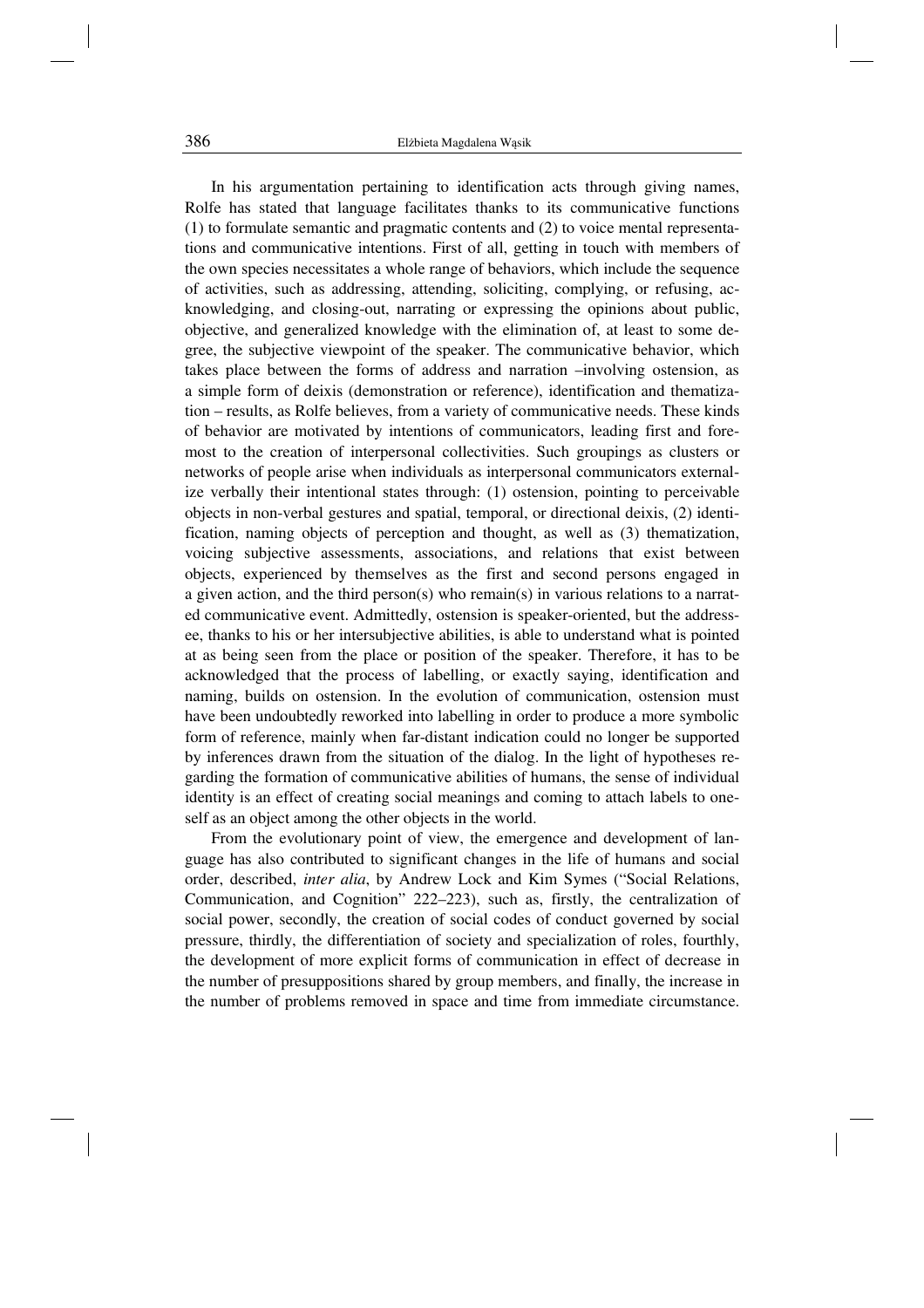The growth of language must have also strongly influence self-perception and selfunderstanding among members of primitive speech communities, who, in the face of the increase of social awareness and societal transformations, must have paid more and more attention to the effectiveness of communication, in order to improve their self-presentation, and to better articulate the self.

Reflecting on communicative functions of language from the times of its emergence, Lock and Symes ("Social Relations, Communication, and Cognition" 204–235, especially 222) accept the view, according to which the sense of identity and the ways of conceptualization of one's self are constructed and contained in behavioral and linguistic resources of collective practices within which individuals are socialized. In fact, what is being referred to through language has itself been created, similarly to the development of self-identity in effect of social encounters, through pragmatics of social communication. Apparently, there are no such cross-cultural studies which would facilitate the comparison of the conceptions of self and identity in the languages of the world, for example, with reference to the social structure or other environmental factors. Nonetheless, some samples of peculiarities, which are cited by Lock and Symes, testify that the understanding of the self who functions in interpersonal relations and the conceptualization of the identity in relation to the distinctiveness and uniqueness of individual selves across cultures are not the same. What is known from linguistic data is the fact that the speakers of Eskimo languages, using specific suffix-systems to express relationships between self and others, do not have a very strong sense of personal identity. On the contrary, Wintu Indians of Northern California think about the identity of the self in terms of grammatical categories provided by their language to express interpersonal relations and otherness, while defining it as a concentration of gradually fading features which give place to the features of the other. As the discussed authors prove, the Indians of the Wintu tribe sometimes perceive as the self what the speakers of European languages recognize as other.

By and large, Lock and Symes classify different conceptions of self in human cultures with reference to two orthogonal dimensions, such as (1) internal versus external, and (2) in control versus under control. Examples of the peoples having at disposal incompatible conceptualizations of the first person are the Dinka of the Sudan, who consider themselves, in terms of the self, as being under the control of external agencies, and the Māori, the Polynesian people of New Zealand, whose individual members perceive themselves as beings controlled by internal, inherent agencies. A comparison of the ways in which the first person is conceptualized in different languages of the world, in relation to the second and third persons defined by the roles of communication participants, would probably provide convincing evidence of how a given language can influence the development of self-consciousness of its individual speakers.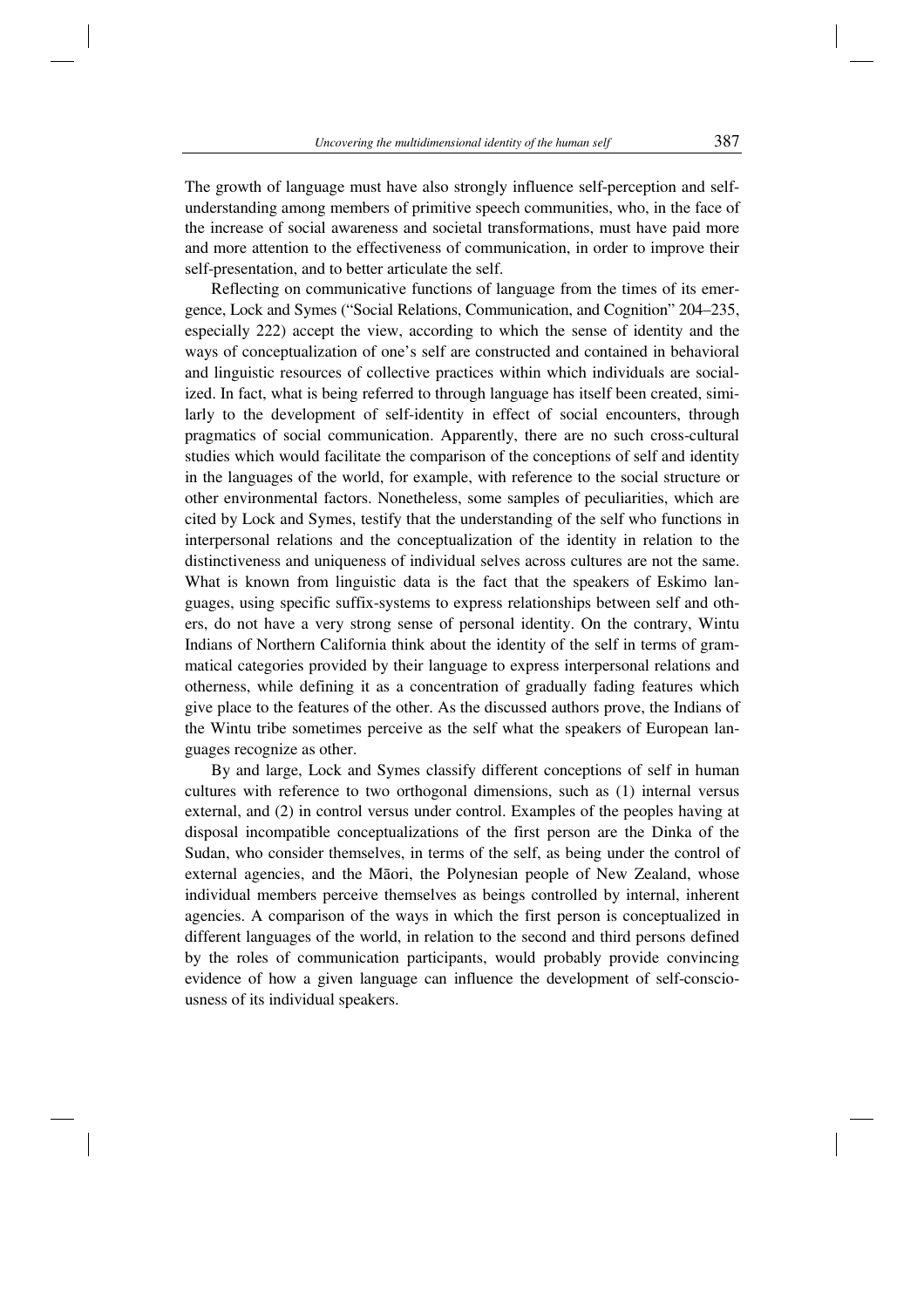#### **The linguistic concepts as mental signs of self-identification**

Despite the fact that some linguistic and cognitive abilities are common to all humans, there are social and cultural differences in the perception of reality and the expression of mental contents, including the perception of self in relation to others as well as the manifestation of one's own distinctiveness and consistency. Mental processes involved in language acquisition, language attrition, language production and language comprehension have been scrutinized and described enough that it is possible to conclude, among the other things, about the linguistic mechanisms of (self-)identification. In allusion to this question, experimentally inclined philosophers and psychologists, such as Franz Brentano (*Psychologie vom empirischen Standpunkt*) and Karl Bühler (*Theory of Language*), have provided evidence that the human mind is accessible only in an indirect way through the examination of the significative and communicative behavior of individuals and/or its products. On the opposite pole, there are cognitive psychologists of present times who claim that they are able to arrive at mental schemata of some clearly detached entities as psychic representations of extralinguistic reality. In their studies, cognitivists, following, *inter alia*, the investigative postulates put forward by Ulric Neisser (*Cognitive Psychology*), deal with concepts and images as mental signs of concrete and abstract objects that constitute for them cognitive units of human perception and memory.

The subject matter of Neisser's scholarly interests in the domain of cognitive psychology is the human self with respect to the origin of knowledge as an autospecifying information. For Neisser ("Five Kinds of Self-Knowledge" 36–54), the self being an object of perception and thought emerges due to certain mechanisms of assembling knowledge which enable human individuals to recognize themselves. A coherent and indivisible self is experienced in effect through an amalgamation of one's own knowledge coming from (1) perceptions of bodily relationships with the physical environment (i.e., the ecological self), (2) perceptions of immediate unreflective interactions with other persons (i.e., the interpersonal self), (3) memorizations and anticipations of actual and potential inter-actions and/or -relations (i.e., the extended self), (4) appreciations of the unavailability of conscious experiences to other people (i.e., the private self), and (5) assumptions, pertaining to human nature and differences between people, their social roles, individual attributes, etc., resulting from human abilities of conceptualization, derived from social life and culture.

Bearing in mind the fact that mental phenomena are traces of experienced contents fixed in the minds of human individuals, Neisser (*inter alia*, "Five Kinds of Self-Knowledge" 52–56; "Concepts and Self-Concepts" 3–4) deals with the conceptual self which is a mental representation of what comes to mind when one thinks about oneself. Even though it has at least five cognitively different aspects, ecological, interpersonal, extended, private and conceptual, it is coherent because it draws its meaning from the conceptual network preserved in language. Bearing in mind the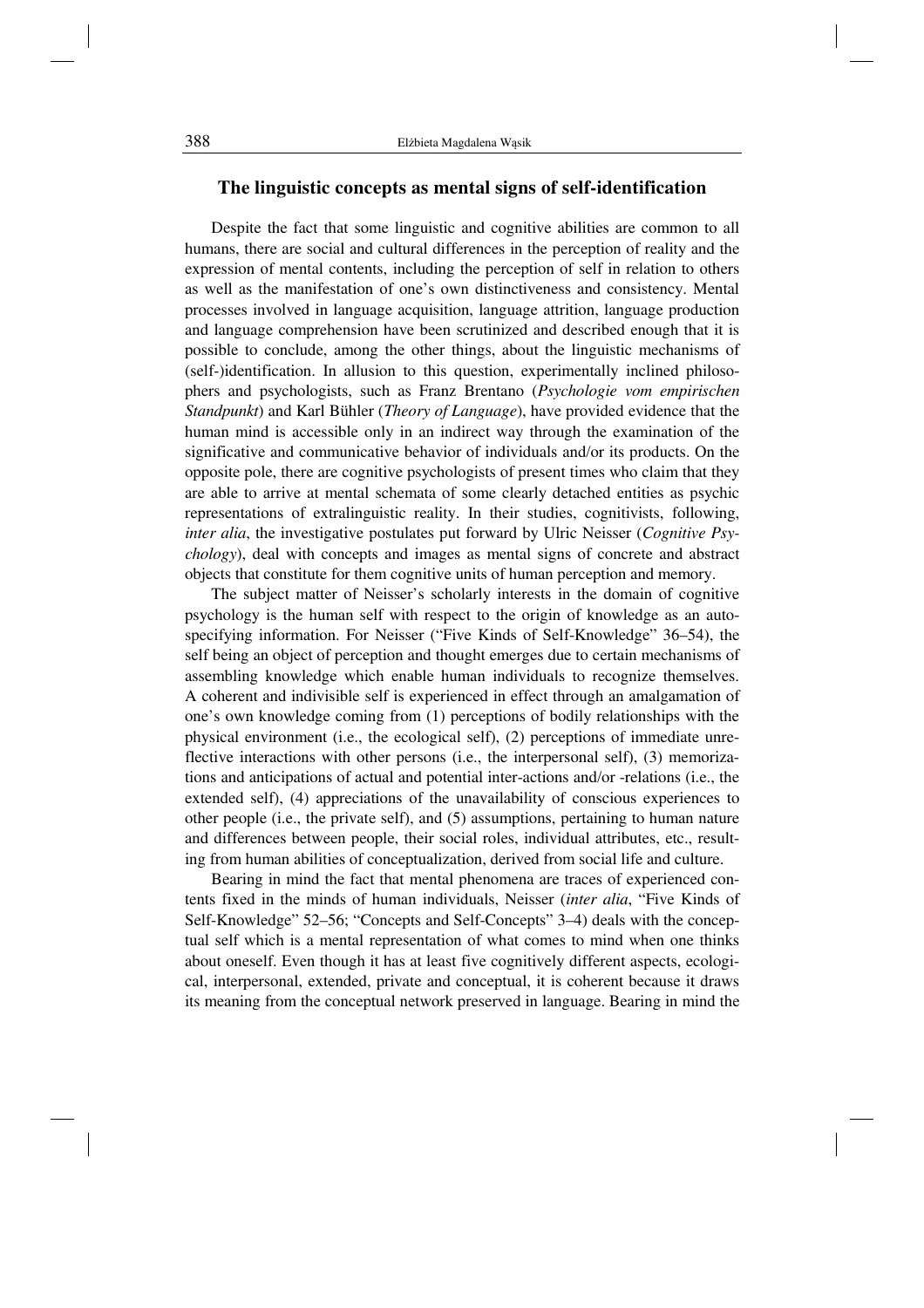nature of language, Neisser points out that: (1) self-concepts are never fully congruent with the self, especially as real things are distinct from the concepts that refer to them, though not independent, (2) particular cultures induce different kinds of self-concepts and, to some extent, support the development of different selves, (3) the self-concepts of humans most probably reflect, in the first instance, their properties as active embodied agents in natural and social environments, that is, their ecological and interpersonal selves, (4) the conceptual selves must be understood in contexts, (5) the self-concepts are practically sets of beliefs about oneself, but there are differences between what people say about themselves and what they in reality believe.

Practitioners of cognitive sciences analyze the nature of thought processes within the mind of individuals in connection with their experiential and mental abilities to perceive and memorize certain observable properties and aspects of reality. They depart from the assumption that perception and memory are, on the one hand, dependent on linguistic aptitudes and skills of human beings to communicate with one another through externally produced verbal means and, on the other, influenced by internal states of their minds experienced at every particular moment, motivated by their believes, desires, etc. A successive diversification of investigative objects and investigative perspectives in the study of mind, language and cognition causes that some representatives of language studies are forced to exceed the investigative domains of psychology. The argument that the human mind is constantly engaged in making mental representations of cognized objects from observable reality, with which human individuals interact and with which they indispensably establish relationships, has inspired, *inter alia*, cognitive linguists. Hereto belong studies, initiated by George Lakoff and Mark Johnson (*Metaphors We Live By*), George Lakoff "Cognitive Models and Prototype Theory"; *Women, Fire and Dangerous Things*) and Ronald Langacker (*Concept, Image, and Symbol*; *Foundations of Cognitive Grammar*), which have been acclaimed as making bridges and interfaces with multifarious disciplines, such as philosophy, anthropology, sociology and education sciences, neurology and artificial intelligence, collectively termed as cognitive sciences. Their discoveries, conclusions and presumptions can be useful to ponder upon, *inter alia*, how the individuals as members of societies subjectively perceive and intersubjectivity create the social world and thereby their individual identities.

For the study of self-related concepts, the awareness is indispensable, in accordance with Neisser's ("Concepts and Self-Concepts" 11) belief, that (1) the experience of the self is inseparably intertwined into the structure of language and contained in the self-description, (2) the self is conceptualized in different ways depending on culture, and that (3) there is a phenomenological variability in the ways how the self is experienced by particular individuals. The fact that the self is always defined by its history and culture is also stressed by Lakoff ("The Internal Structure of the Self" 92–93). According to him, cognitive linguistics cannot explain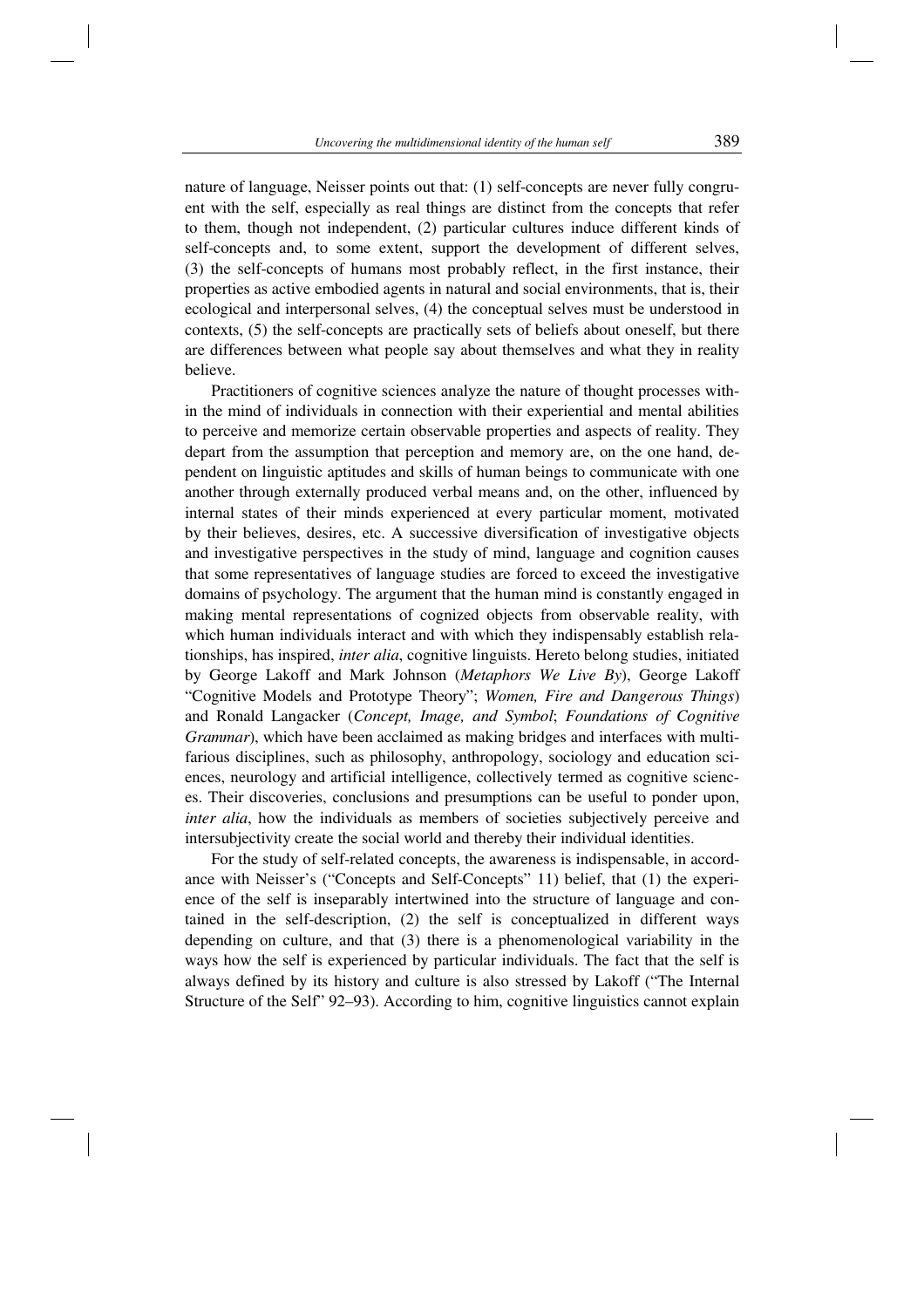who particular human individuals are; it can, however, demonstrate how the internal structure of the self is conceptualized. Lakoff notices that, thanks to the Western philosophical tradition, there is a conventional system of conceptual metaphors that characterizes how the self is conceptualized in European languages. In conformity with the distinction between the self as subject and object, the essence of who the human individual is, as Lakoff ("The Internal Structure of the Self" 92) emphasizes, constitutes a "locus of consciousness and rationality", or "a radically free transcendental ego that is separate from and 'transcends' the physical body with its desires, passions, and needs". It is thus "the locus" of the subjectivity of the individual, referred to as "the subject", who does not have any physical substance, is free to reason, especially as the reason is universal and transcendent, not bound to bodies, and/or cultures. The body is in view of that an object that functions in conformity with the laws of nature.

Lakoff ("The Internal Structure of the Self" 92–110) analyses selected everyday expressions in which conceptual metaphors describe different states or properties of the self as subject and object. As he argues, a person can be divided, while the subject can be objective, what the following sentences exemplify: *step outside yourself*, *take a good look at yourself*, *you should see yourself as others see you*, etc. Analogously, the self can lose itself in some activity, or cease to be in control of doing something, what follows from the sentences: *I lost myself in dancing*, or *I don't know what possessed me to do that*, and also *he was possessed by the devil* or *he's in the grip of his past*. People, as the split selves, sometimes experience two or more inconsistent sets of values, that cannot be satisfied simultaneously and/or immediately, hence they produce such constatations as: *I keep going back and forth between my scientific self and my religious self*, or *he's at war with himself over whom to marry*, etc. People sometimes experience the lack of satisfaction with the kind of life they are leading, or try to realize some of their aspects, as it may be concluded on the basis of the statements: *he found himself in writing*, or *I'm trying to get in touch with myself*, etc. Similarly, people sometimes apologize for acting inconsistently with their real selves, for example, *I wasn't myself yesterday*. Experiencing the two inner selves means to refrain from expressing one's own true feelings for fear that they hurt or offend another person, what is communicated in the sentences: *You've never seen what he's really like on the inside* and *She's sweet on the outside and mean on the inside*. People are sometimes faced with a dilemma to betray themselves or to be true to themselves, when they say: *I let myself down*, *I disappointed myself*, or instruct somebody: *be true to yourself*, etc. There are also expressions that point out a lack of normal conscious self-control of the self (the absent self), for example, *he's spaced out*, *I kept floating off in lecture*, *I'm on cloud nine*, *I'm high as a kite*, etc., or to different aspects of the self, attending to different concerns (the scattered self), for example, *he's all over the place*, *he's not focused*, etc. Admittedly, there are also conceptualizations of the imposition of the own judgments and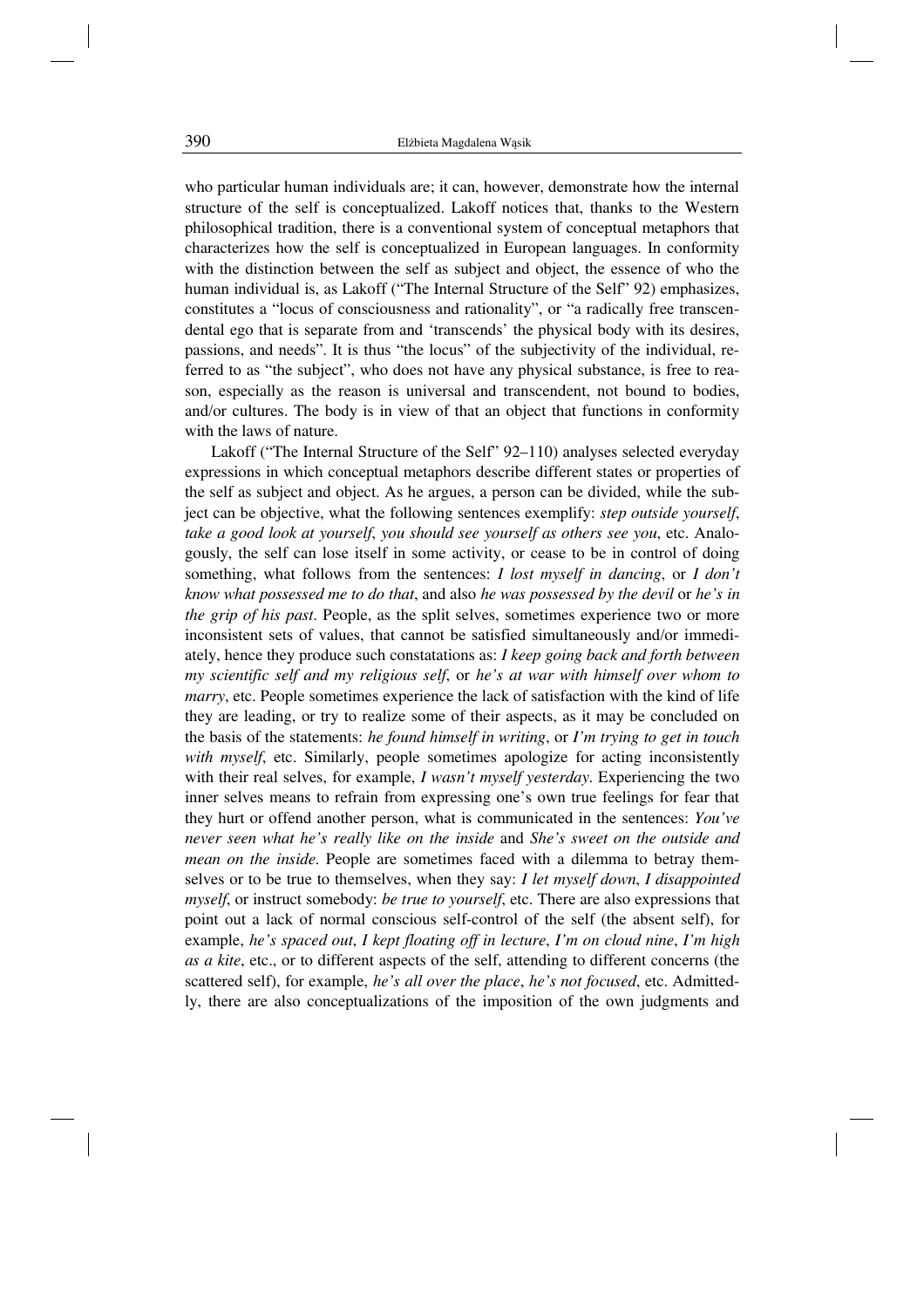values on other persons (*If I were you, I'd hate me/myself*), metaphors for comprehending and expressing empathy (*If I were you, I'd be depressed too*, *I know just how you feel*), conceptualizations of subject and person as two people in the same body (*I talk things over with myself before I do anything important*), etc. As Lakoff suggests, a huge number of conceptual metaphors of two kinds – the divided person metaphors and metaphors that conceptualize the lack of a single unified self-concept – are used in everyday communication. What has to be stressed, even conceptions of the self, which are disseminated only in the Western culture, appear to be partially inconsistent and contradictory in terms of relation between subject and object. Therefore, on the basis cognitive linguistics investigations, "one single monolithic, self-consistent, correct cultural narrative" of what a person is cannot be devised.

## **On selected philosophical approaches to self-consciousness and identity**

Anyhow, the abilities of conceptual thinking and categorization typical of humans, allowing them (self-)identification, result from the nature of the human self. The notional scope of the term *self* is specified in conformity with the assumption that each human being is a source and, at the same time, an object of his or her own consciousness. In philosophy and psychology, this term refers also to dispositional properties of a self-conscious subject who emotionally and intellectually experiences his or her outside world.

The notions of human personal identity and human self have been addressed by philosophers in terms of internal causality, the first person experience, biological conditionings and embodied existence, bodily continuity and psychological continuity, reflection, introspection, (self-)perception, (self-)interpretation in narratives, etc. Philosophical debates on personal identity go back to the attempts to fathom the nature of the human person made by the European thinkers from the early Middle Ages, through the periods of Reformation and Enlightenment to the twentieth century, discussed, for example, by Charles Taylor (*Sources of the Self*), Shaun Gallagher ("Introduction: A Diversity of Selves" 1–29, especially 12–16), John Barresi and Raymond Martin ("History as Prologue: Western Theories of the Self" 33–56). In their meditations on the relationships between self and identity, they have mostly paid attention to the unity of the self and its temporal extension, or duration in time. Thus, being influenced mainly by the beliefs of Plato (429–347 B.C.), for whom the self was the highest entity or immaterial substance able to survive bodily death, St. Augustine of Hippo (354–430) assumed the formation of the primordial identity of the soul out of its existence (cf. also Kehr "The Doctrine of The Self in St. Augustine and in Descartes"). Taking this particular viewpoint implies, according to Matthew Drever (*Image, Identity, and the Forming of the Augustinian Soul*, e.g., 24–25),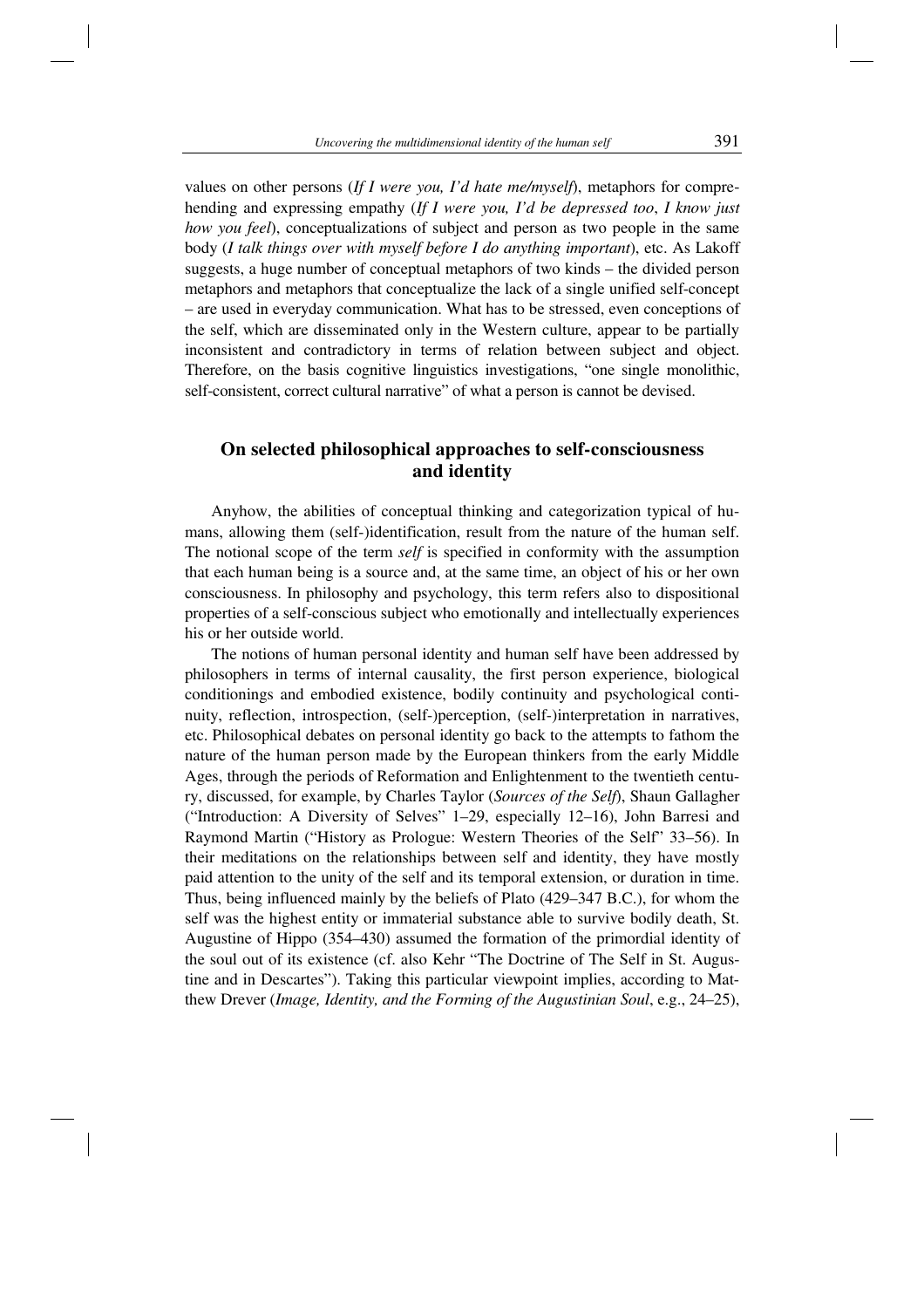that the identity is given to the immaterial, intelligible soul, inside of which it is shaped through an imaginary awareness of God's presence in the world. Hence, the identity of the soul is not equal to the identity of material things, based on likeness or similarity between them. In turn, the evaluation of daily life in relation to man as the center of universe in the Renaissance caused a change in the mentality of mankind and resulted in the awakening of the responsibility of individuals for their actions and, accordingly, the understanding of their identities (as discussed insightfully by Taylor (*Sources of the Self* 211–218). The Enlightenment conceptions of the human being and its place in the world were connected with the realization of the role of senses in providing data for perception, sensual impressions for the constitution of ideas, and reflection and reasoning for the understanding of the complexity of thought and for coming into being of the individual mind. Philosophers have developed the ideas of John Locke (1632–1704) for whom the so-called punctual self, endowed with radical reflexivity, is able, as described by Taylor (*Sources of the Self* 171–172), to objectively monitor and even manipulate its own conscious thoughts, longings and inclinations as if they were extrinsic to it. In Locke's view (cf. *An Essay Concerning Human Understanding*), the self, extended in time, is understood as a process of constantly changing psychic-emotional, rational and physical elements co-related to one another through the succession of developmental stages uniting the past to the present and future. This view implies that reasoning as a mental process or procedure, involving consciousness and memory, allows the human individual to make sense not only of the external world, but also even of his or her own mind.

One owes to the Western philosophical tradition approaches to and views of personhood, the self and identity, which may be shortly summarized as follows. The identity of a person in time, at different stages of his or her life, is determined rather by his or her relatedness to other persons and/or things than the physical or psychological relatedness of stages or states in his or her development to one another. Taking into account Derek Parfit's argumentation, namely that there are no appropriate criteria for self-identification (cf. *Reasons and Persons*, *On What Matters*; "The Unimportance of Identity" 419–441), it is right to point out that the personal identity is explainable in terms of what primarily matters in survival of human individuals when they face the menace of ceasing to exist. The question arises then whether they would be willing to count on finding extensions of themselves in other persons while appreciating the continuation of their original personality as much as they value their own existence (cf. especially Barresi and Martin "History as Prologue: Western Theories of the Self" 41–42). In conformity with Parfit's reasoning –that he conducted to some extent on the basis of thought experiments – the upholding or sustaining their personal identity, not reducible to brain and body, would mean for most people their wish to preserve themselves through the future existence of another person rather than to survive without psychological continuity and connectedness with immediate family, closest friends, objects of immediate surroundings, etc.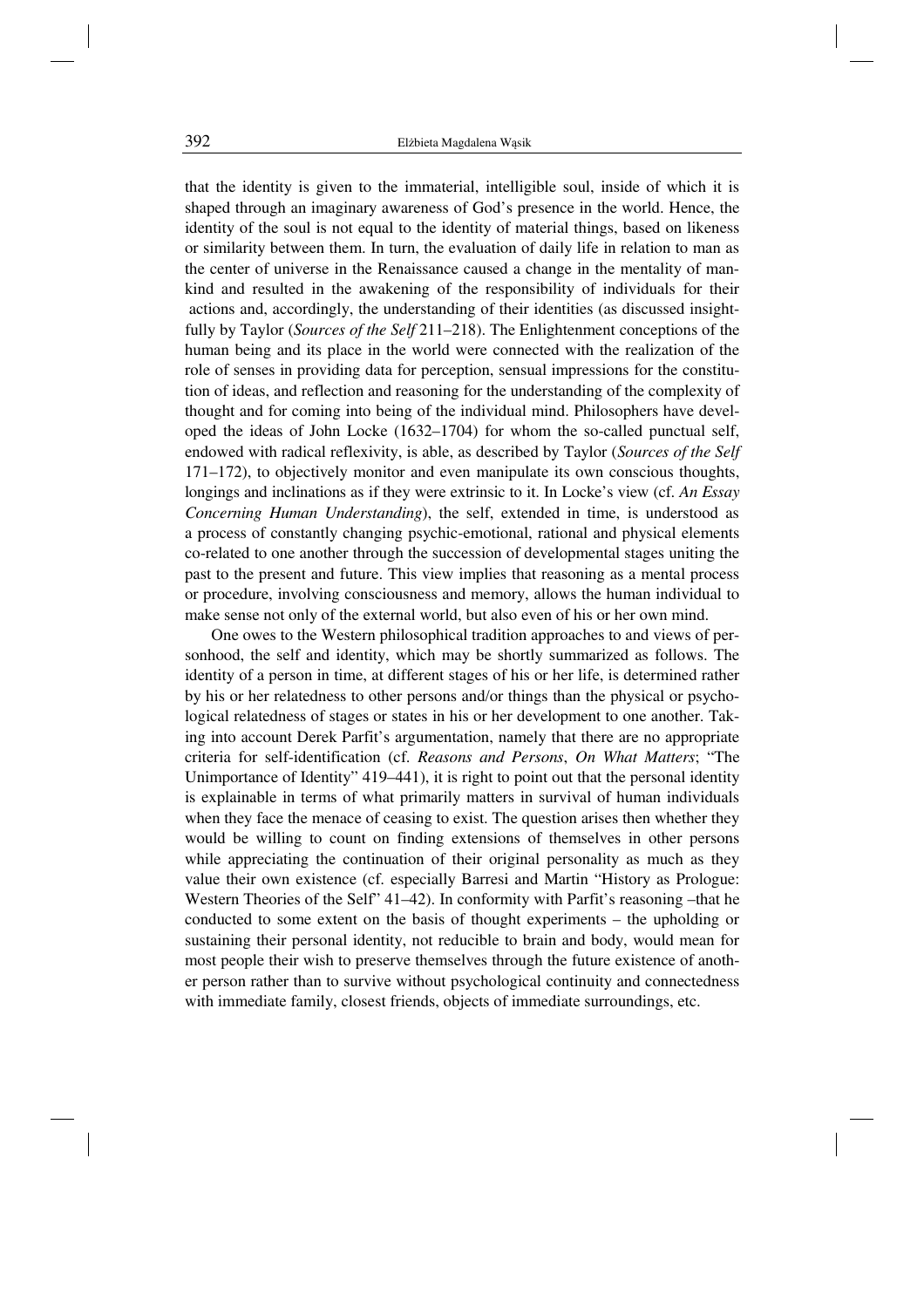The topic of environmental immersions of the corporeal self is still taken up by philosophers in sometimes intriguing manners, maybe because of its significance for someone's sense of personal identity. The issue of the bodily self immersed in the physical environment has been raised by Bas C. van Fraassen ("Transcendence of the Ego …"), who supports his argumentation through fictitious, paradoxical illustrations. Depicting, for example, an imaginary knight who has no body, but a horse and an armor, and his squire who, being unable to distinguish himself from his material surroundings, feels like a prisoner of the physical world, van Fraassen ("Transcendence of the Ego …" 458–459) claims that, firstly, someone who has no body does not exist and, secondly, the human individual who exists is, as a rule, faced with the necessity to realize his or her existence. The awareness of one's own body must be thus considered equal to the awareness of one's own existence, especially as it leads to self-preservative reactions or behavior. Similarly, the sense of selfpreservation of the individual can be concluded on the basis of his or her behavior.

Accordingly, as van Fraassen ("Transcendence of the Ego …" 458) argues, the body is the most obvious thing seen by people who look at it, and, at the same time, human existence is embodied, simply because the human person has a material body that seems in some way indistinguishable from the material surrounding. Since the human person lives in the material world, the problem of the demarcation between his or her body and the rest of nature arises. It amounts to the question of *what in the world is my body?*, usually discussed with regard to physical, phenomenological, psychological criteria as well as criteria of social construction.

Having distinguished between *manifestation* and *identity*, van Fraassen ("Transcendence of the Ego …" 464–465) explains that there is in fact only a graduated and nuanced relation between human individuals and the things, whether physical, psychological, or social, they call theirs. He himself appreciates the importance of the body for answering the question of – literally – *what I am*? As a matter of fact, as one expresses him- or herself bodily through posture, motion, speech, writing, and other work and art, as well as through parts of body in the extended sense, that is, clothes, employed artifacts, utensils and vehicles, places of residence and living space, properties and possessions, an unambiguous definition of what the self is seems to be difficult. Quite another question – formulated as *how do I relate to my body?* – concerns incarnate forms of expression and revelation of the self. Ultimately, one has thus to realize the importance of bodily features and movements, bearing in mind above all that the interaction between natural and social environments, as well as mutual interactions between particular selves, take place through their physical comportment. Self-expression takes place in language in a very broad sense, including body language and at the same time, cultural manifestations of individual communication forms and styles that are possible only in a community being cemented as such by the interpersonal function of language. Hence, one can rightly say that self-expression has always social aspects.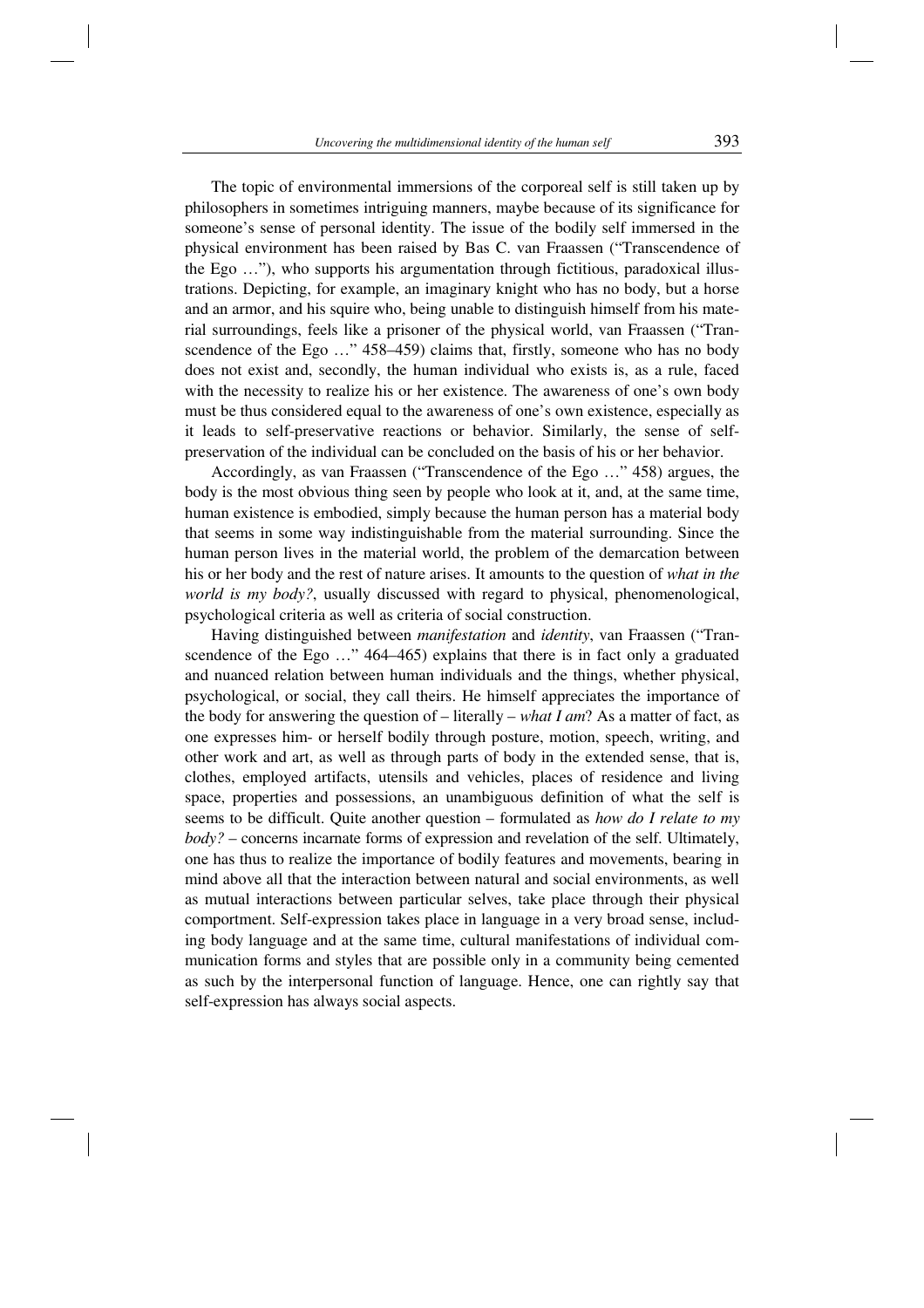In consequence, the fact that there is a continual relationship between the empirical self and its environment does not mean that the rational self is not able to transcend the reality which is given to it in a direct experience. Indeed, the self as a whole always manifests in nature, not only through its body but also its movements, words, decorating and clothing activities, artistic endeavors and literary output, passions, tantrums, etc.

#### **Personal vs. social identity of human selves**

The importance of someone's individual history, memories and also unconscious states for the sense of its individual identity was particularly accentuated by psychologists, who conducted analyses of the human psyche. From among them, Sigmund Freud (1856–1939) and Erik H. Erikson (1902–1994) have to be exposed here as pioneers of psychoanalysis and personality theories. Freud's observations of his patients have contributed to the strengthening of the view that the self-identity of an individual grows up from biological forces as it is indispensable for the motor coordination and self-preservation as a living organism. Its emergence in early childhood is, however, according to Freud (*The Ego and the Id*), grounded in conscious and unconscious states of individual mind and its sense is subordinate to the conscience of the particular human being. In Erikson's (cf. *Identity and the Life Cycle; Identity, Youth, and Crisis*) view, identity formation, even though most significantly stimulated by personal experiences lived in adolescence, takes place, from infancy to late adulthood. It is thus a lifelong process that influences the personality of the individual.

Psychologists take for granted that cognitive and behavioral processes of humans, including attention and memory, are substantially dependent on their affects and emotions, attitudes, needs, purposes and desires, expectations and ambitions, values, etc. The multiple states of the self are, in accordance with Abraham H. Maslow's ("A Theory of Human Motivation" 370–371; cf. also *Motivation and Personality*) depiction, linked to its goals which can be either unconscious, as basic goals, or conscious as well as to secondary motivations, learned as resultant from its own life's experiences. For Maslow, internal states of self-awareness and behavior of human selves, dependent on their particular needs and goals, are decisive for their sense of identity. Moreover, one of the basic needs human individuals have is the need for a sense of identity. In his theory of human motivation, the individual as a biological organism, psychic being and an integrated whole is treated as determined by biological, cultural and situational factors. Maslow's approach to human nature implies that organismic states of humans, either motivated or motivating, are decisive for the states of their conscious appreciation. Since each behavior leads to a simultaneous expression and/or satisfaction of several fundamental and also higher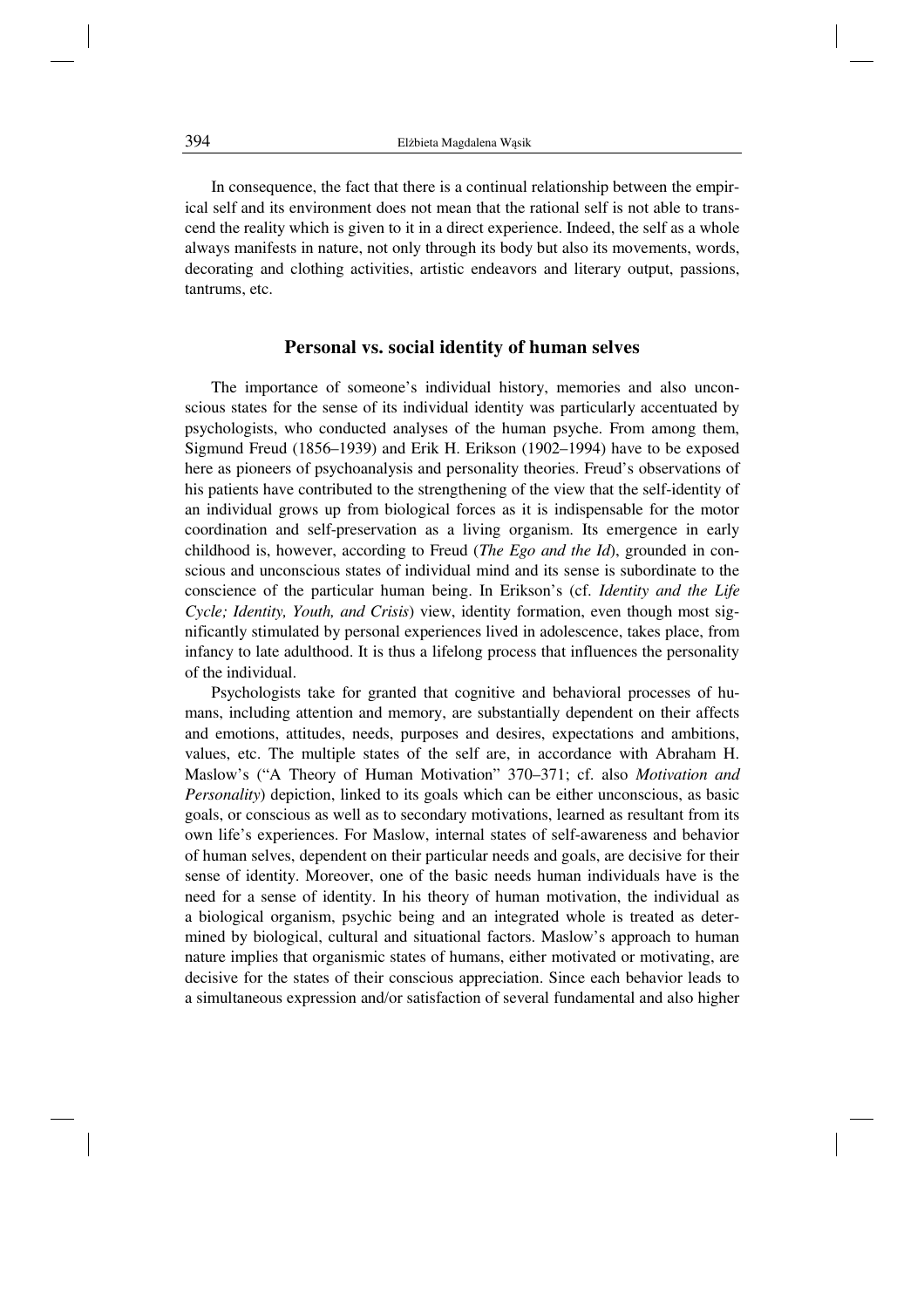needs, it is usually guided by more than one reason or purpose. In conformity with a humanistic psychology that exposes personal inclinations for self-discovery and self-actualization, the individual self searches for his or her identity in contacts with other people. As social beings, humans define themselves in terms of how others view them.

In the phenomenological approach of Carl Rogers (cf., *inter alia*, *Client-Centered Therapy*, *On Becoming a Person*), who was particularly interested in how humans realize their potential, the individual is to be considered as an experiencing person who always strives to maintain and enhance his or her organism. Being able to exert an internal control over his or her feelings and behavior, the individual grows and matures in a supportive environment. Focusing on the notion of self-actualization, Rogers (cf., e.g., *On Becoming a Person* 232–240) pays attention to the changing self-perception of the individual who, over time, becomes oneself in the ever-changing environment. A necessary condition for the personal development is, for Rogers, the possession of the ideal self that serves the individual as a reference point in making choices pertaining to him- or herself and his or her life. Human individuals act thus under the guidance of their idealized self-images, that is, perfect selves they aspire to be, and/or believe they are expected to become.

As far as, from a phenomenological point of view, individual identity finds support and expression in bodily activities of the self, for sociologists, it is principally a result of the life of an individual in society, the impacts of social environment, or forces, and his or her activities as members of social groups. It is thus considered in terms of group membership, social positions which individuals possess in society and culture, interpersonal relations as well as roles they play in societies, regarded as pivotal for their identification with social, cultural, ethnic, religious groups. The belief that the meaning of identity is negotiated implies that it arises as social roles are adopted, or learned by individuals who adjust to social situations. Correspondingly, the social identity is understood as such a collection of group membership that defines its individuals in particular.

In the argumentation of Douglas T. Kenrick, Steven L. Neuberg and Robert B. Cialdini *Social Psychology* 394–396), the self-image of an individual depends not only on his or her personal identity but also on social identity resulting mainly from their beliefs about and attitudes towards communities with which they identify. As the psychologists maintain, it is important to be aware that belonging to a given group significantly influences the attitudes towards oneself as an insider as well as towards the members of one's own group and other groups as outsiders. In social identity theories, following the studies conducted by Henri Tajfel and John C. Turner ("The Social Identity Theory of Inter-Group Behavior"), the matters of showing preference toward one's own group and prejudice against alien groups are submitted for consideration.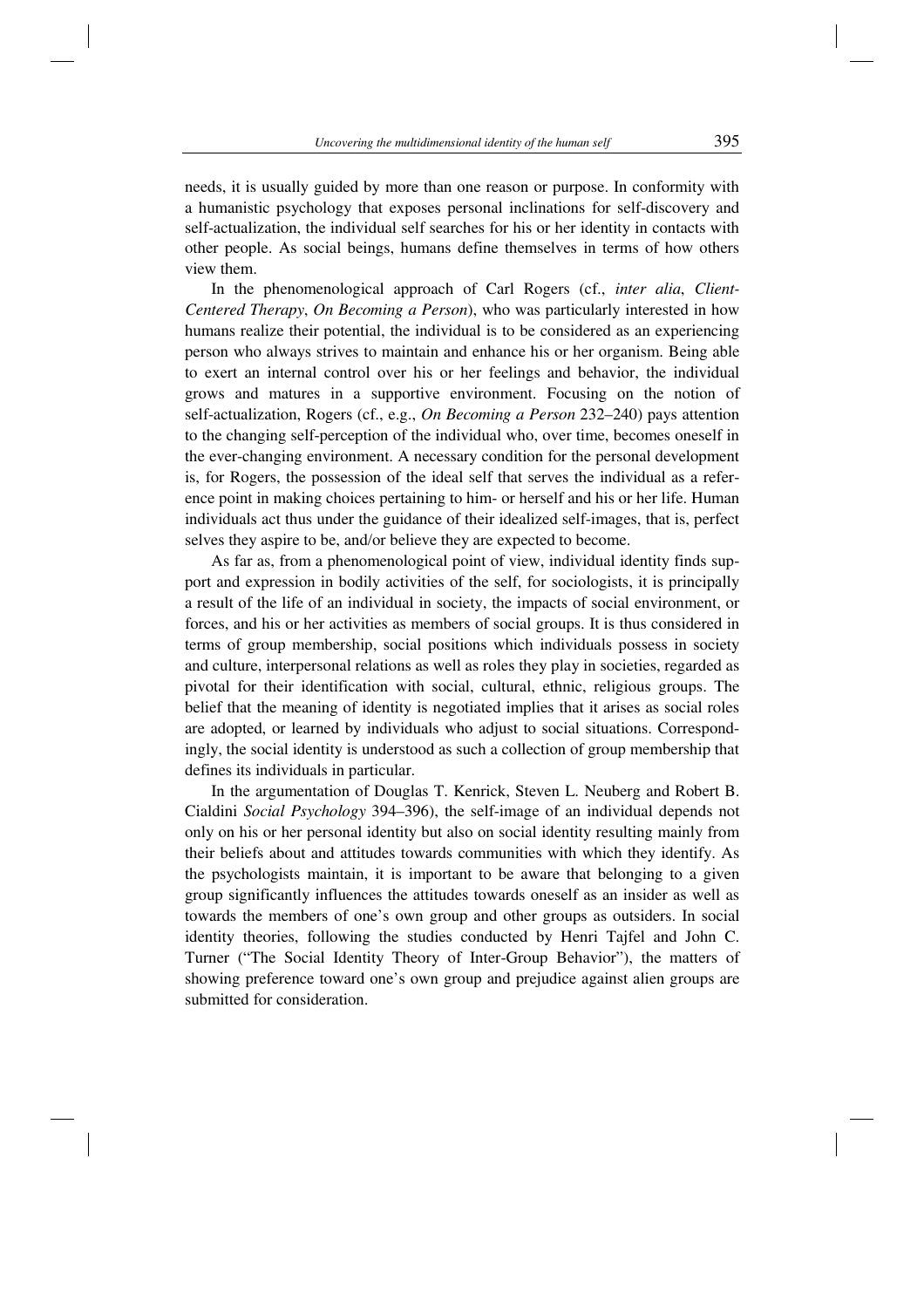Since the issues of intrinsic motivation have riveted attention of psychologists from Maslow's times on, one has to separately comment on the results of contemporary research into economic decision making, conducted, for example, by Vladas Griskevicius and Douglas T. Kenrick ("Fundamental Motives: How Evolutionary Needs Influence Consumer Behavior" 372–373). As social psychologists, they are almost certainly right while concluding, on the basis of consumers' behavior, that humans, regardless of time and place, have inherited psychological adaptations for solving some ancestral challenges, such as evading physical harm, avoiding disease, making friends, attaining status, acquiring and keeping a mate, and caring for the family. This implies that deep-seated evolutionary motives influence the behavior of modern man as well, sometimes in an unconscious way. The investigative framework proposed by Griskevicius and Kenrick seems, in their opinion, empirically very fruitful, especially as the analysis of preferences, behaviors, and decision processes of the individual, inferred from his or her behavior and decisive for their sense of individual identity, change in predictable ways depending on which of the fundamental motives are active at a particular moment.

## **Identity as the result of time-binding activities of the human self**

Describing the human organism, being engaged in thinking, feeling, selfmoving, and electrochemical activities as continuous transactions with its space-time environment, it seems crucial – in the context of deliberations on how to form and express its identity – to go back to the definition of man as a "time-binding class of life". Being devised by Korzybski in his book *Manhood of Humanity* (60, 66–92), this definition is an original contribution to the understanding of individual and social identities as products of culture expressed through language and other social codes. In order to figure out what Korzybski meant by his depiction of man, one has to rethink his divagations pertaining to the meaning of the word *to bind* that refers to a process or operation, not equal to a mere addition of some elements, in effect of which a completely new quality or structure comes into being. Korzybski believed, as indicated by Bois (*The Art of Awareness* 180–188), that the capacity to bind together elements of a very different nature is characteristic of all forms of life. Thus, plants, the lowest form of life, are binders of chemicals. Animals, the next higher form of life, are binders of elements scattered in space, in brief, space-binders, because they are capable of moving to find food or water and gathering materials from its surroundings to build a nest or storehouse. But exclusively man as a time-binder, in addition to two abilities of lower-order forms of life, to bind chemicals and to bind space, knows how to select and put together elements that belong to different periods of time into new products or creations. Man combines elements available to him, transforms them, making out of them what did not exist before, and conse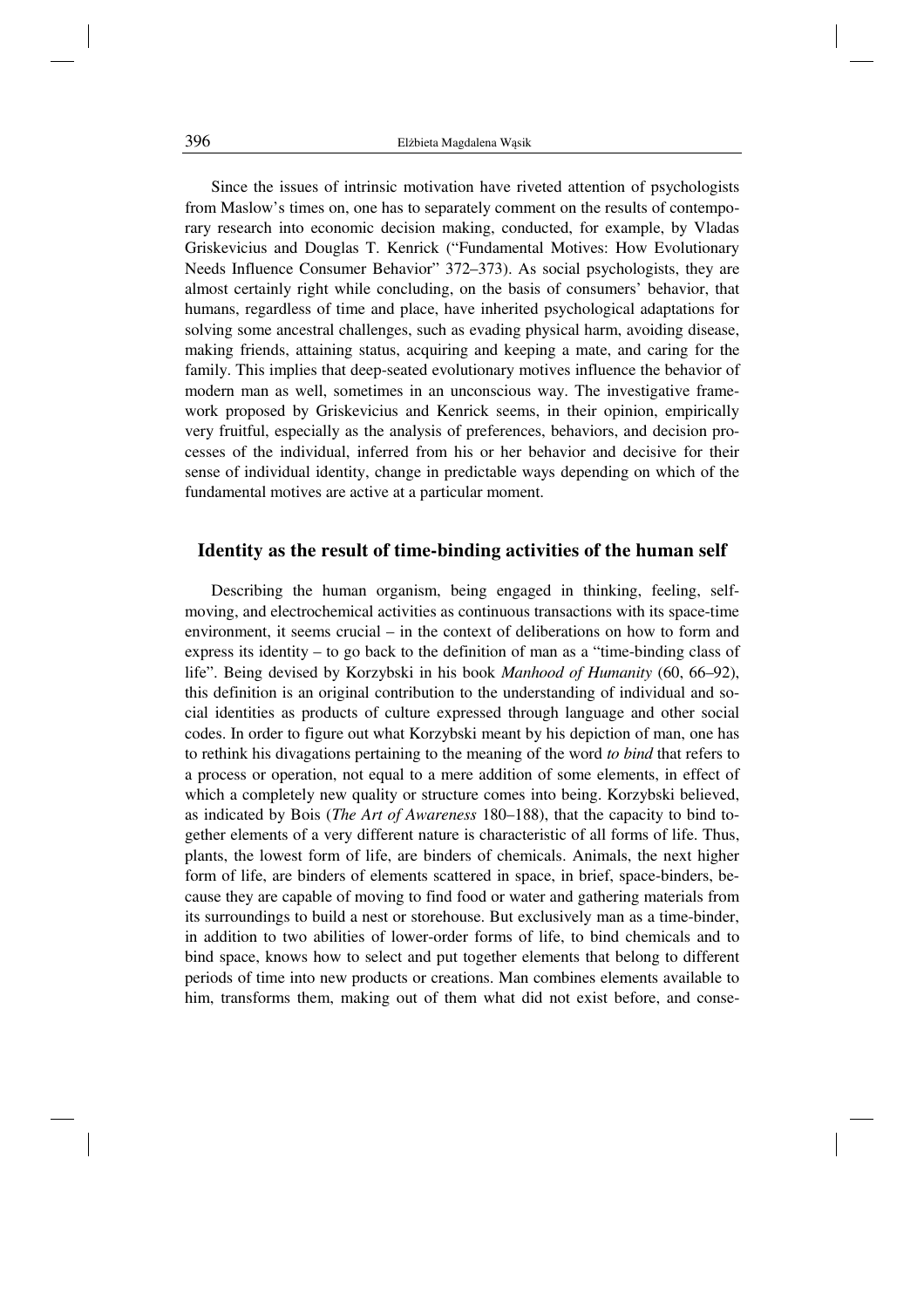quently, lives in the world created through his activities. The following quotation excerpted from the book *The Art of Awareness* by Bois deserves here special attention, as it depicts man as a member of a culture or society, and an ensemble of idiosyncratic traits:

"I am all of this at the same time, as if I were made of many concentric shells that have grown within an outer shell, until the center of my personal ego takes shape within the inherited environment – physiological, mental, affective, spiritual – that is an integral part of my total self. I can see myself as a cumulative cluster of experiences, structured in a unique manner, that exists nowhere else in space-time, that never existed before, and that will never be duplicated exactly at any other time in the totality of the ongoing cosmos. In a sense, I can say that I constitute a miniature world of my own, a world that I could destroy if I wanted to, a world that I can possibly modify and transform by my own initiative and decision to the degree that is probably beyond what I have learned to believe." (cf. Bois *The Art of Awareness* 191)

As one may deduce from Korzybski's and Bois' reasoning, the human self is to be regarded as a unique integrative set of characteristics which develops in the course of its search for understanding, explaining or interpreting its existence modes as a whole organism. Similarly, its mental activities of perceiving, thinking, remembering, planning, evaluating, feeling, etc., which depend on organismic processes being responsible for both the accumulation of its experiences and the intergenerational transmission of knowledge, might be seen as prerequisites of its sense of individuality and identity.

# **Continuity, integration, identification, and differentiation as dimensions of identity**

The question what it practically means for the individual to have identity, has led social psychologists to the interpretation of human behavior which takes place in communicative events determined by concrete social situations. In keeping with John P. Hewitt's (*Dilemmas of the American Self* 152) statement that the individualities of selves as persons are socially constructed, one can ponder human identity as resultant from at least three abilities: (1) to maintain a balance between similarity and difference in the face of the growth of the individual and ever-changing social circumstances, (2) to be an integrated person who does not split into roles, but remains true to oneself, and (3) to maintain continuity and integrity in spite of the participation in a versatile social life. Importantly, identity, either conscious or unconscious, is featured by such dimensions, as continuity, integration, identification, and differentiation resulting from the objectifications of self in relation to specific aspects of its existence.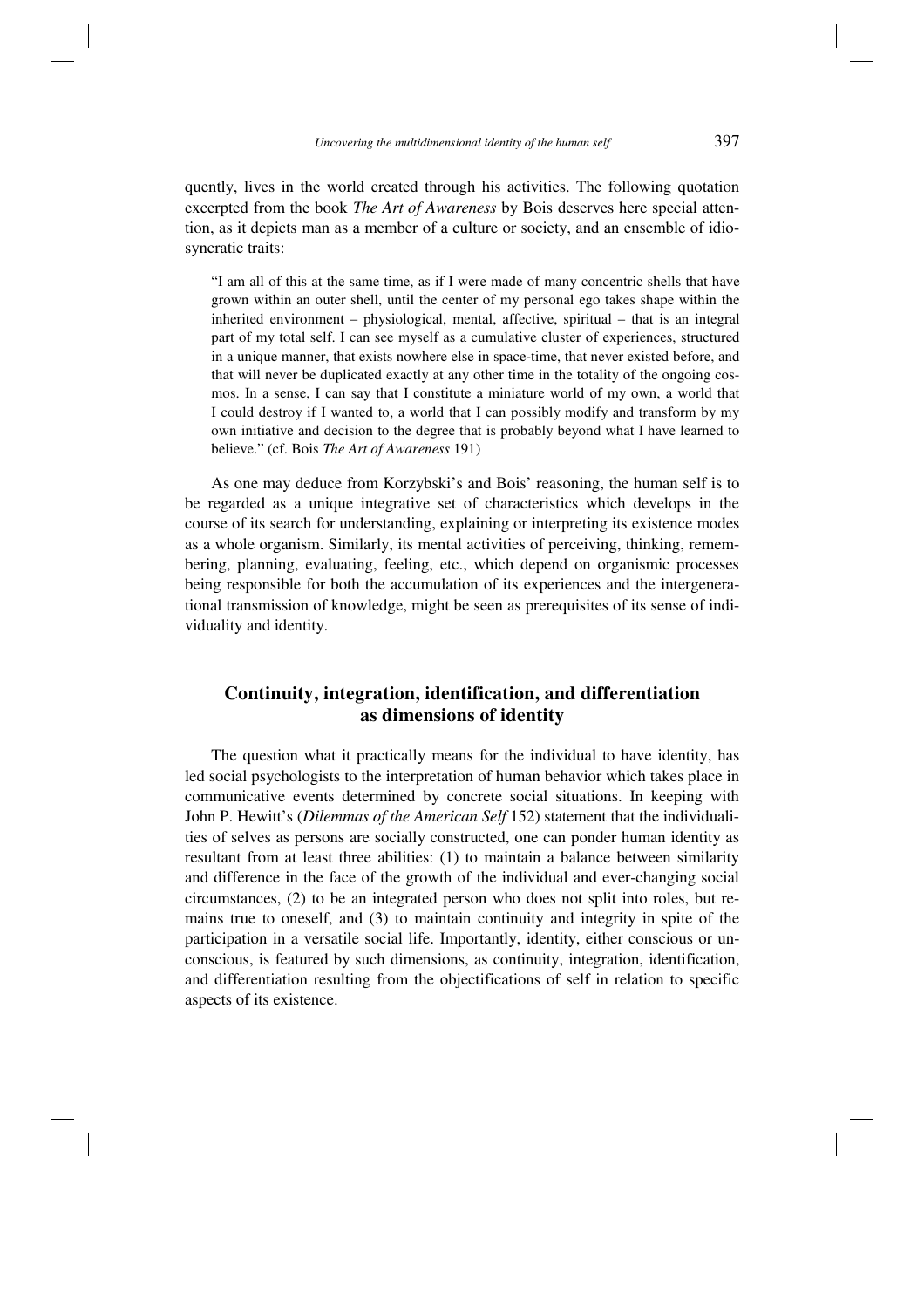Among particular features of identity, continuity is the impression that what a person is doing, thinking or feeling is temporally related to his or her past and future experiences, and integration is the conviction that his or her activities, thoughts and feelings constitute a certain coherent whole. Furthermore, identification, in this particular context, is the perception of oneself as a member of a certain group of community, in which he/she occupies a certain place among others, with whom he/she shares his/her thoughts, feelings, and actions. Ultimately, differentiation is a sense of noticing boundaries between self and others and some independence from others, connected with the ability to perceive differences between self and others. To conclude, one can agree that individuals who have a strong identity, knowing principally who they are and what they have to do, act decisively without a high degree of self-consciousness, that is, without having consciously to formulate their sense of individuality or group membership.

Having viewed identity within the systems of meaning created by human individuals, Hewitt (*Dilemmas of the American Self* 153–154) subsequently considers it as an internally motivational force, a combination of impulsive responses of the individual to external objects and events, or an organization of his or her sensitivities to the outside world without which no activity could proceed. Human beings have, as Hewitt maintains, no direct consciousness of their identities because in fact they do not have direct consciousness of any other aspect of their mental organization. They become conscious of identity only then when they have the possibility to realize consequences of their behavior and/or attempt to direct it. Nevertheless, becoming conscious of themselves through acting within particular situations, human individuals have explicit feelings of wholeness, continuity, identification, and differentiation.

In this sense, identity is a product of self-consciousness that emerges as an internally realized feeling just then when the individual becomes aware of his or her lived experience of existential relationality. Following Hewitt's reasoning, identity can sometimes be problematic for all people, and particularly for those living in the modern world. There are, however, situations and acts which do not evoke special feelings of identity, allowing individuals to remain conscious of self within a takenfor-grated identity. Examining human individuals as social selves who act within single, collectively defined situations, such as a baseball game, a family dinner, etc., social psychologists eventually assume that identity is both a necessary condition for action and a product of the situation itself. In real-life situations, the self is experienced because it is more or less equivalent to the role it plays; it is given continuity because the single situation provides a context for the duration of interaction, and, this way, sustains an identity. Hence, the concept of role, defined according to the behavioral expectations attached to a social position (or status) of a particular participant of a specified communicative event, is the key to the so-called situational identity (cf. especially Hewitt *Dilemmas of the American Self* 151–164).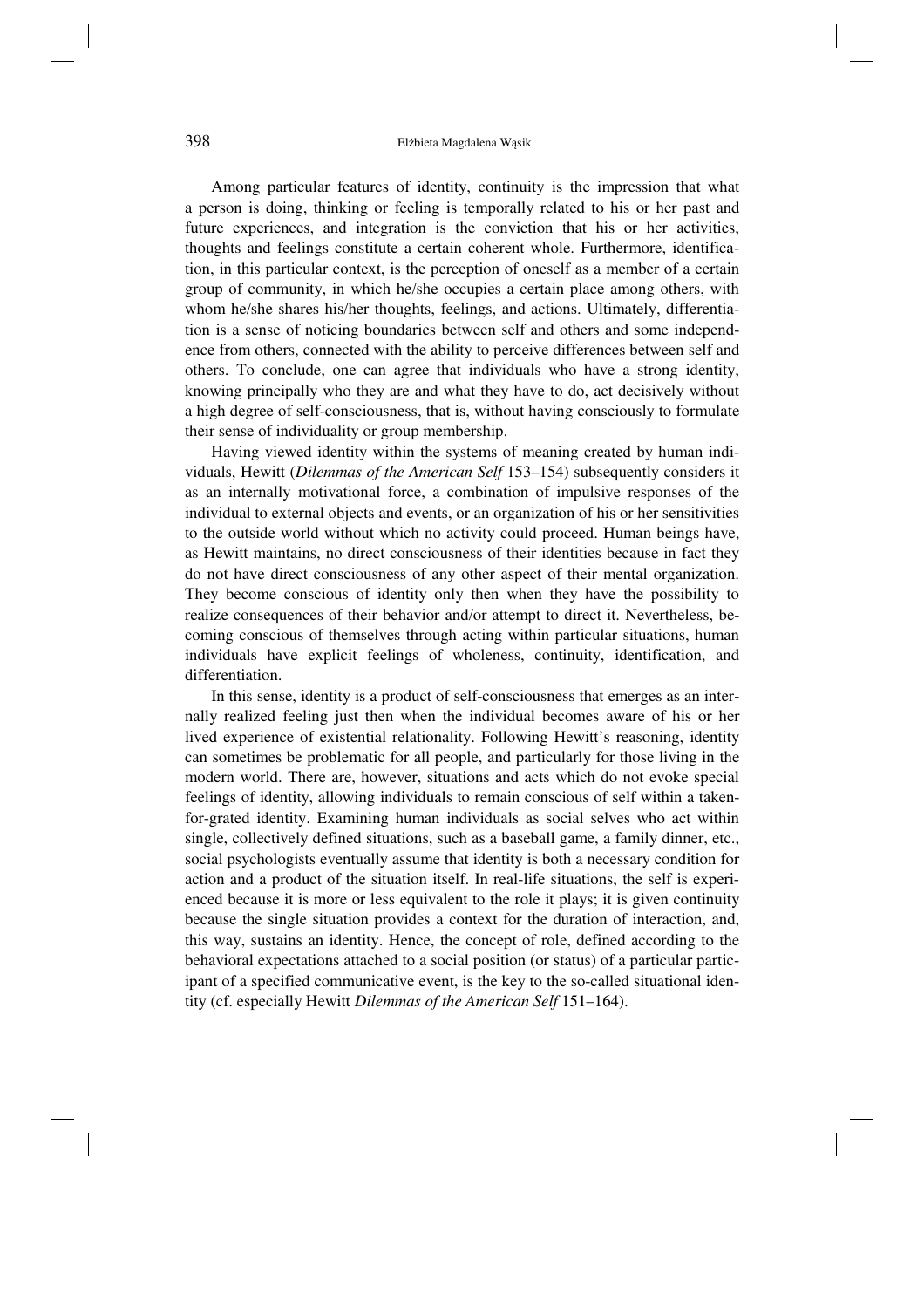Accordingly, human individuals as communicators can create, maintain and/or challenge their identities in the face of the following circumstances. Firstly, social interaction sometimes entails going beyond the own perspective in order to see the situation from the perspective of the other. Secondly, the individual engaged in a given activity within a given social situation is sometimes constituted by this kind of activity so that he or she is in consequence fully concentrated on being this particular person and not another. Hence, the social role is a perspective that makes the individual at least temporarily a whole, integrated person. Thirdly, events, in a defined situation, occur and make sense sequentially; as such, they confer upon the person their temporal logic. Fourthly, in social situations, human beings can face problems related to their identities, because of three main reasons, such as an inescapable evaluation of their conduct by self and by others, a constant exposition of their identity to challenge, and permanent tensions between identification and differentiation, occurring even in those situations where common goals are clear and all accept them. One has to be aware that human individuals who have the capacity for negation and/or refusing to adopt, sometimes conceive self-interests as opposed to the interest of the group. Moreover, their conduct mostly takes place in communicatively defined situations, none of which is fully unproblematic. In reality, some episodes may interrupt ongoing activities and in effect, rather improve the identities of individuals then reveal their character. Just all these circumstances accompany the transformation of the consciousness of self into the consciousness of identity, or of one of its dimensions. To be added is that, fifthly, situated identity is tied to the maintenance of a defined situation in its usual and routine course; when participants sustain the situation then, their identities are not in question, And, finally, when a situation becomes problematic, the identities it contains become problematic as well.

While summarizing the achievements of social psychologists to the understanding of individual identity, it is right to stress, after Hewitt (*Dilemmas of the American Self* 163), that social interaction generates consciousness of both self and identity. The conduct of communication participants is controlled through role-taking guarantees, if they are conscious of themselves in their roles. Through the imagination of their appearances and possible actions from the positions of others, they objectify themselves; the objects they become to themselves are principally shaped by their roles. And because individuals may fail in their role performances, because there is a tension between identification with and differentiation from others, and because the definition of the social situation can fail or be transformed, selfconsciousness is sometimes determined by personal integration, continuity, identification, and differentiation. In sum, the sense of individual identity is problematic not only because the social life involves many different situations and roles; also the transition from one situation to another may pose a challenge to the identity of the individual.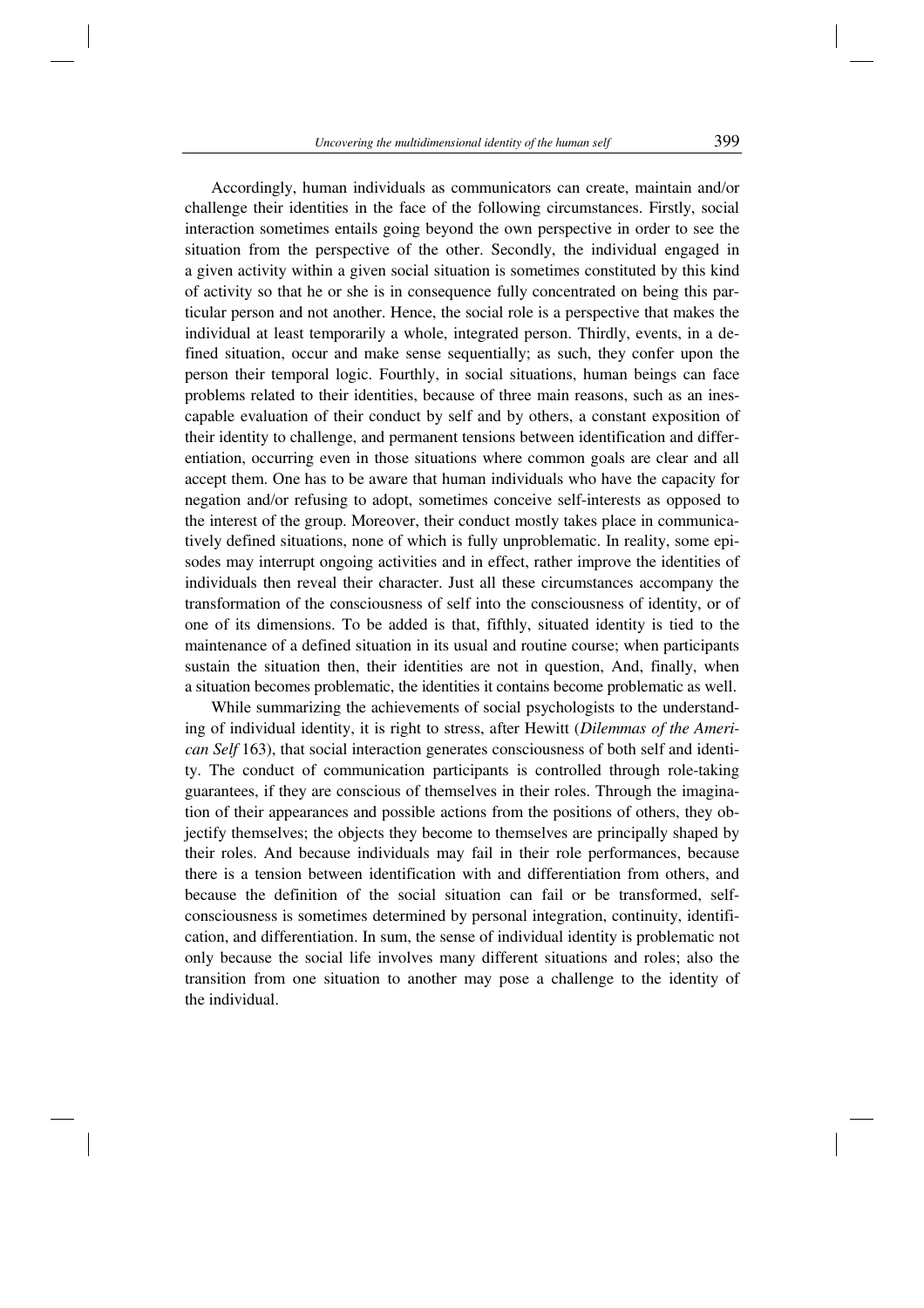#### **A hypostatic approach to multiple aspects of identity**

In order to enrich the discussion about the multiple-identity dimensions of the human self, one should additionally mention the conception of a hypostatic personality, offered by Codrin Ștefan Țapu, a Romanian psychologist, for therapeutic purposes. In view of the multiaspectual character of personality, Țapu proposes to treat the mental acts of human individuals as the processes of self-identification in which they construe themselves in terms of hypostases. By reference to the specialist term *hypostasis*, which means, in mathematical logic, an abstractive objectification or reification of relational properties of concrete objects which constitute their essence not existing in reality, Țapu aims at providing a potential explanation of how to approach the multi-attributive individuality and uniqueness of humans as persons (cf. Țapu *Hypostatic Personality* 13). Even though Țapu did not specify his predecessors or sources of inspiration, it was undoubtedly Charles Sanders Peirce (1839– 1914), an American philosopher, logician and mathematician, the founder of pragmatism, who introduced the definition of the hypostatic abstraction as a concept of formal logic (cf. CP 4.235, "The Simplest Mathematics" of 1902, in *Collected Papers*, CP 4.227–323). According to Peirce, objects of thought are subjectively formed through logical operations, known as hypostasis, where the predication about a relational property is transformed into its substantivization; to be more exact, in linguistic terms, it is the process of grammatical converting of adjectives into substantives. Therefore, the personality of the individual, or his or her identity, is a hypostatic object of thought or talk. Worth adding is here the statement of Thomas L. Short, a renowned expert of Peirce's semiotics (cf. *Peirce's Theory of Signs*), that it was just this American pragmatist in question who "held that we have no direct knowledge of ourselves (or, as he said, of 'the inner world') but know ourselves only by 'hypothetical reasoning from our knowledge of external facts'" (cf. "Hypostatic Abstraction in Self-Consciousness" 289).

Even though Țapu has aimed at defining and systematizing the notions which pertain to relations between mind and behavior rather than proposing an academic approach to the subject, his work opens new insights into integrative, synthetic and holistic studies of individual personality factors within a person. In Țapu's opinion (*Hypostatic Personality* 16–23), personality is continuously formed under the pressure of environmental conditionings. Factors that influence the doings and ways of being made of the human individual, such as (1) language, (2) cognition, (3) action, and (4) motivation, are examined, as components of personality correlated to appropriate systems in the brain, in terms of patterns of traits. They are treated as probably highly independent of the cultural background.

In accordance with Țapu's reasoning, the complex and multidimensional personality of each individual arises in effect of combination or interaction of its four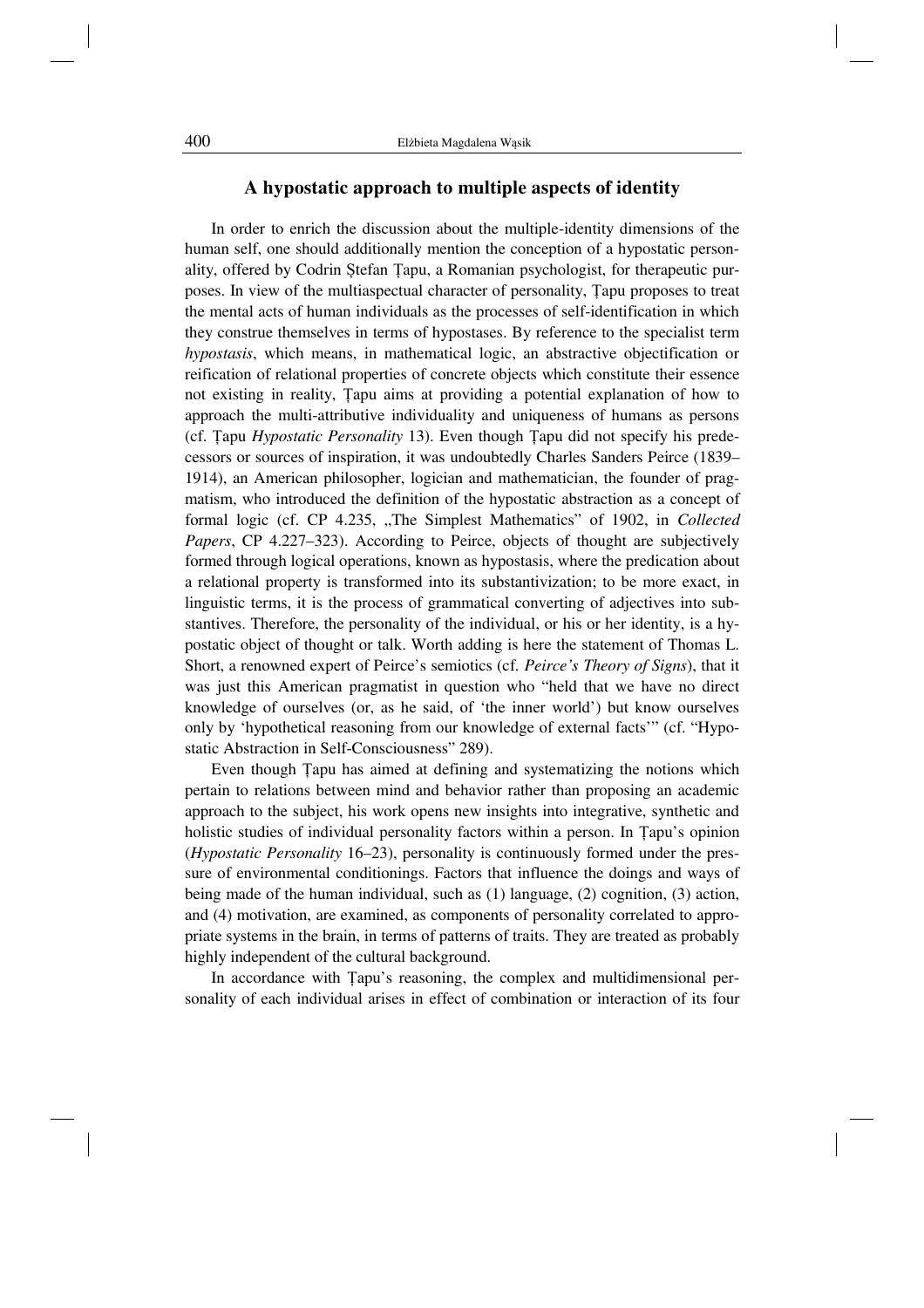components, which result from corresponding behaviors, such as (1) the cognitive activity of the individual, managed by its language and cognition, (2) the practical activity of the individual, managed by his or her language and action, (3) the affective activity of the individual, managed by cognition and motivation, and/or (4) the expressive activity of the individual, i.e., from facial expressions, gestures, tone of voice and other signs of emotions. The multidimensional self, described in terms of personality, takes shape between the processes of regulation, as it is coordinated by language and motivation, and the processes of adaptation, as it is coordinated by cognition and action. In other words, it functions in-between psychic events taking place between regulation and adaptation processes of the individual.

From the viewpoint of Țapu's (*Hypostatic Personality* 13–21) psychological theory and practice, the individual is approached as an omni-hypostatic aggregate, or an entity embracing all possible hypostases of an ensemble. Hypostases are defined as ways in which persons relate to the world, or forms of concrete manifestations of their personalities in their various dimensions, or specific existential modes of humans. In order to know, or discern, who, or how he or she is, or can eventually become, one has to take into account ways in which the individual presents him- or herself in lots of aspects, depending on the internal and external realities to which he or she relates.

The hypostatic approach allows to realize the multiplicity and complexity of the self as a person whose behavior changes depend on its biological and psychic states and social factors, and who may be viewed by others in different ways depending on changing contexts. Many of his or her properties and aspects are only seemingly invariable and well-balanced, which means that people are not one-sided, but rather are a combination of conflicting features and may unexpectedly transform depending on situations and multifarious conditions. People are and present themselves differently at different moments being determined by their biological states and the situation or environment, that is, other people and things surrounding them. In this context, one speaks about the hypostatic relations of the human mind, or the hypostatic nature of consciousness, bearing in mind that the contents of consciousness are mental representations of different aspects of the identity of particular individuals, which however have a tendency to overlap or to compete with one another.

Bearing in mind the unity of experiences as a defining feature of selfhood and a prerequisite of identity, one should specify circumstances that make the human individual to understand who he or she is. These are: (1) as a social actor, the individual performs roles in the presence of others, displaying, at the same time, his or her curtains traits, (2) his or her behavior is motivated by his or her internal desires and personal goals, values, and attitudes, and as such, future-oriented, (3) taking the first-person perspective, the individual becomes the creator of the autobiographical story about his or her life, encompassing the past, present, and future.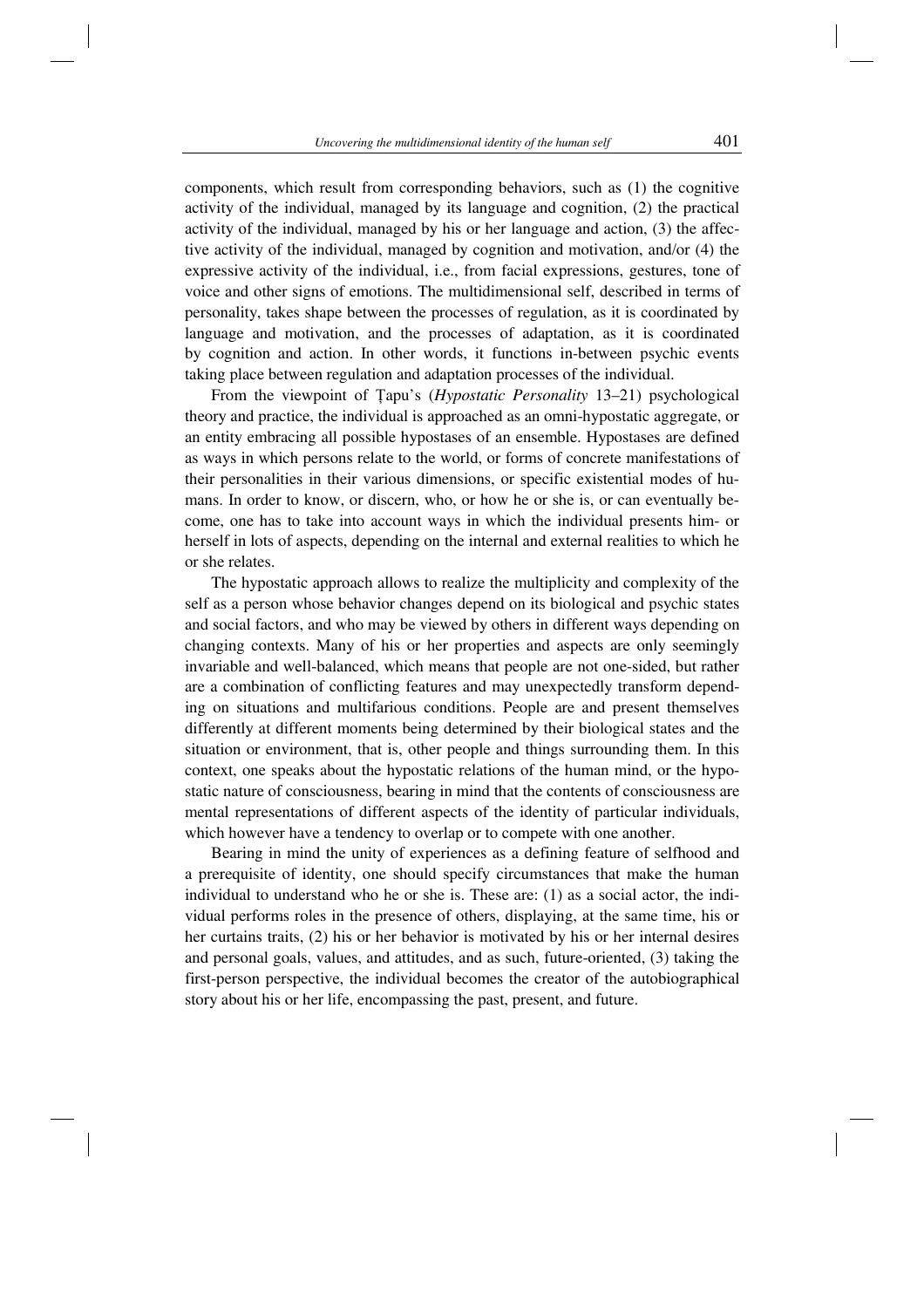## **Final remarks on identity within the framework of communication studies**

To summarize the whole discussion featuring the content of particular subparts of the paper, the identity of human selves as communicating individuals may be approached solely through an assumptive description of their subjective awareness, i.e., arriving at their introspective reflection in relation to their environments but in abstraction from the subjectivity of other individuals. In fact, identity results from the human ability to perceive one's own uniqueness with respect to one's own bodily conditions, experiences and habits, purposes and intentions, relations to the physical and cultural environments, place in time and space, etc. Having an identity means for the individual to possess a sense of unity of his or her own intellectual, emotional and volitional acts as reinforced through the continuity of his or her own recollections of the past with the consciousness of the present and the anticipated future. Deliberately or not, human individuals manifest their identities – which primarily find reflections in their thoughts – in speech, writing, gestures, etc., as observable aspects of complex semantic reactions of their organisms to all sorts of stimuli. At any rate, however, the sense of identity is for the individual selves a consequence of subjective meanings of their personal experiences, which constantly develop as objects of their thought and speech, finding their expression in mental and concreate acts of inner and outer communication.

While speaking about the forms of its expression through concrete behavior in communicative situations, the question arises how far the identity determines the patterns of interaction, and *vice versa*, how far the patterns of interaction may determine the identity of the individual. Bearing in mind the uniqueness and distinctiveness of human individuals as mental subjects and the multidimensionality of their personalities, one has to highlight the importance of intersubjective and interpersonal contacts, in which individuals learn how to view themselves, or how to form and change their identities in relation to others. One has to remember that they can reinforce or modify their identities at different levels of communication, especially as they choose to acquire and/or rethink certain contents, ignoring or overlooking a number of related facts and events. As communication involves impression management and self-presentation, individuals sometimes intentionally convey a reliable image of themselves to others. Since the sense of identity implies the unification or integration of human individuals in their existence, the distinctiveness and changeability of their personalities may become visible only in the course of their collective life when they create interpersonal and intersubjective relationships and form communities of different kind. Assuming that complex and multifaceted identities arise thanks to personal experiences gained through group membership and social practices, it is difficult to judge whether identity influences communication or whether it results from communication. Nevertheless, it is true that identities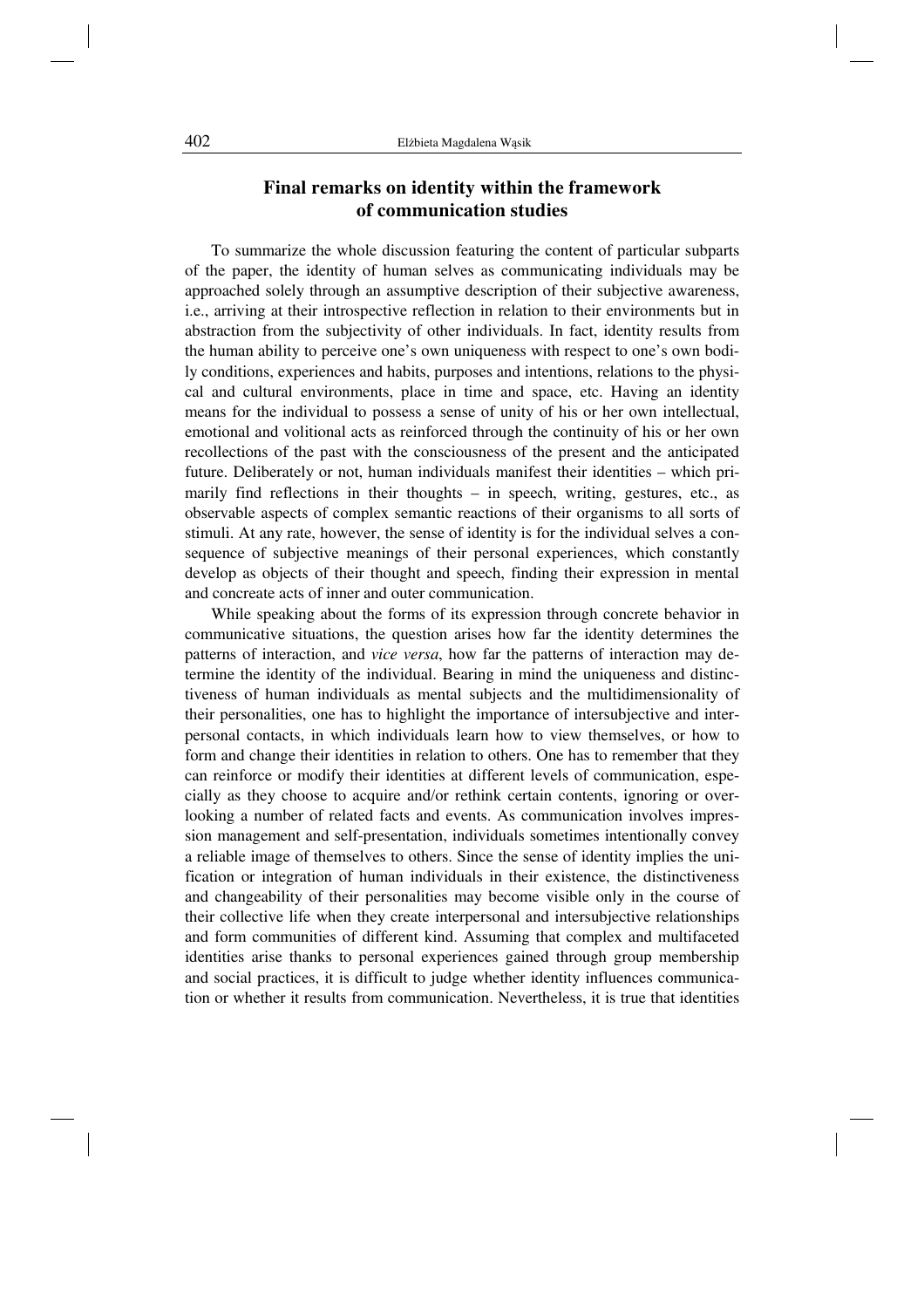are negotiated, managed, or manipulated in specific social encounters and communicational settings. At any rate, identities are grounded on interpersonal and intersubjective relations. As such, they can be discovered and described in relational terms showing the mechanisms of social power in terms of interpersonal communicators perceptions.

## **References**

Barker, L.L. 1978. *Communication*. Englewood Cliffs, NJ: Prentice-Hall.

- Barresi, J. and M. Raymond. 2011. "History as prologue: Western theories of the self". In: Gallagher, Sh. (ed.). *The Oxford handbook of the self*. New York: Oxford University Press. 33–56.
- Bois, J.S. 1966/1972. *The art of awareness: a text on general semantics and epistemics*. Second edition. Dubuque, IA: W.C. Brown.
- Brentano, F. 1874. *Psychologie vom empirischen Standpunkt*. Leipzig: Duncker and Humblot.
- Bühler, K. 1934/1990. *Theory of language. The representational function of language*. Trans. Donald Fraser Goodwin. Amsterdam, Philadelphia: John Benjamins (Foundations of Semiotics 25). [*Sprachtheorie. Die Dastellungsfunktion der* Sprache. Jena: Gustav Fischer.].
- DeVito, J.A. 1976. *The interpersonal communication book*. New York, (etc.): Harper and Row.
- Drever, M. 2013. *Image, identity, and the forming of the Augustinian Soul.* Oxford: Oxford University Press.
- Erikson, E.H. 1959. *Identity and the life cycle*. *Selected papers with a historical introduction by David Rapaport*. New York: International University Press.
- Erikson, E.H. 1968. *Identity, youth, and crisis*. New York: Norton.
- Fraassen, B.C. van. 2005. "Transcendence of the ego (The non-existent knight)". In: Strawson, G. (ed.). *The Self?* Malden, MA; Oxford, UK; Carlton, VIC: Blackwell Publishing. 87–110.
- Freud, S. 1923/1960. *The ego and the id*. Trans. Joan Riviere. New York: W. W. Norton and Company, [*Das Ich und das Es*. Leipzig. Wien, Zürich: Internationaler Psychoanalytischer Verlag].
- Gallagher, Sh. 2011. "Introduction: a diversity of selves". In: Gallagher, Sh. (ed.). *The Oxford Handbook of the Self*. Oxford: Oxford University Press. 1–29.
- Griskevicius, V. and D.T. Kenrick. 2013. "Fundamental motives: how evolutionary needs influence consumer behavior." *Journal of Consumer Psychology* 23.3. 372–386.
- Hewitt, J.P. 1989. *Dilemmas of the American self*. Philadelphia: Temple University Press.
- Kehr, M.W. 1916. "The doctrine of the self in St. Augustine and in Descartes." *The Philosophical Review* XXV.4. 587–615.
- Kenrick, D.T., Neuberg, S.L. and R.B. Cialdini. 1999/2002. *Social psychology*. *unraveling the mystery*. Boston: Allyn and Bacon.
- Korzybski, A. 1923/1995. *Manhood of humanity*. Lakeville, Conn. International Non-Aristotelian Library.
- Korzybski, A. 1933/1994. *Science and sanity*. a*n introduction to non-Aristotelian systems and general semantics*. New York: International Non-Aristotelian Library.
- Lakoff, G. and M. Johnson. 1980. *Metaphors we live by*. Chicago, London: Chicago University Press.
- Lakoff, G. 1984/1987. "Cognitive models and prototype theory". In: Neisser, U. (ed.). *Concepts and conceptual development. Ecological and intellectual factors in categorization*. New York, Cambridge: Cambridge University Press. 63–100.
- Lakoff, G. 1997. "The internal structure of the self". In: Neisser, U. and D.A. Jopling (eds.). *The conceptual self in context*. *Culture, experience, self-understanding*. Cambridge: Cambridge University Press. 92–113.